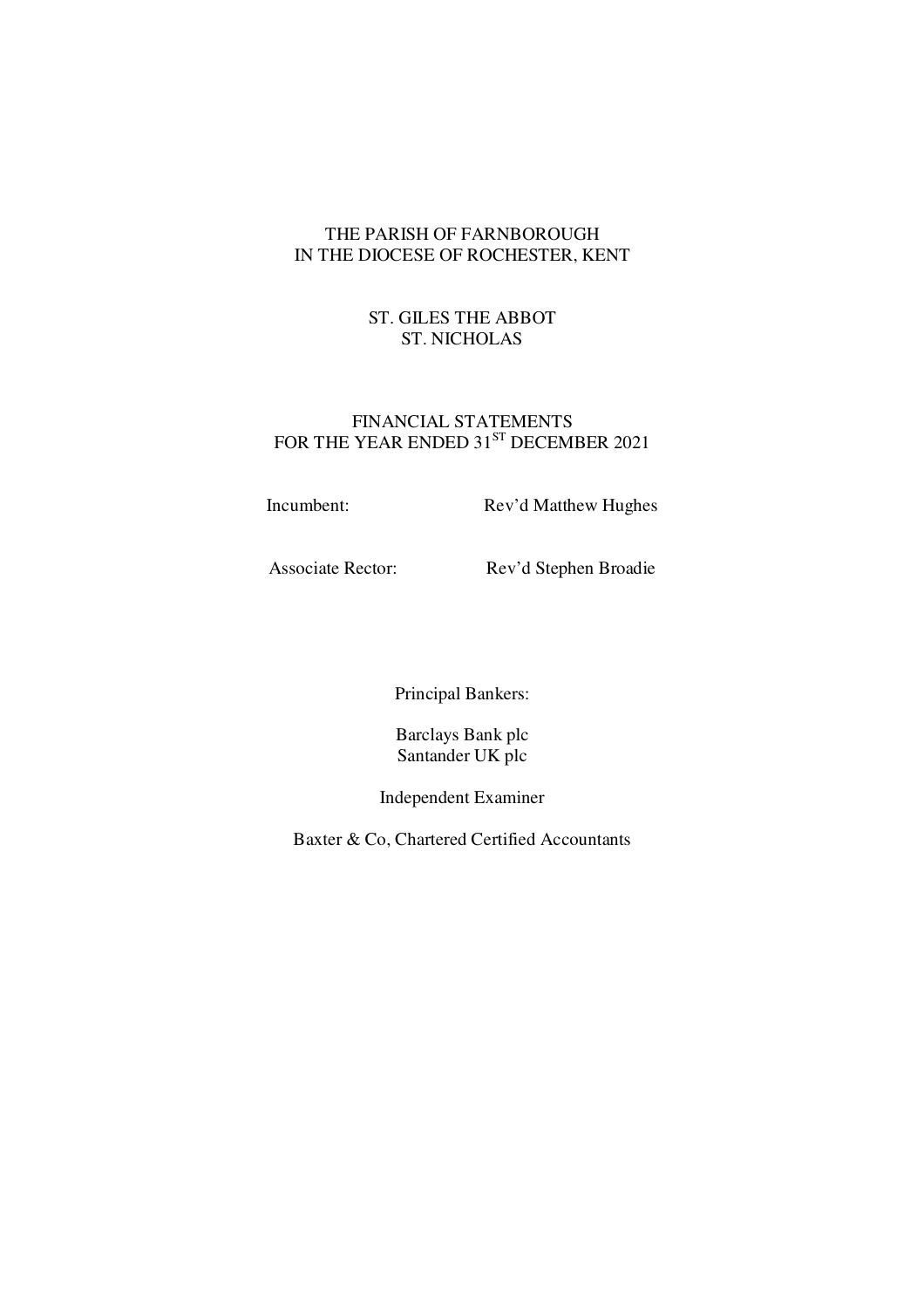# THE PARISH OF FARNBOROUGH IN THE DIOCESE OF ROCHESTER, KENT

# ST. GILES THE ABBOT ST. NICHOLAS

# **CONTENTS**

## (A) INDEPENDENT EXAMINER'S REPORT ON THE FINANCIAL STATEMENTS FOR THE YEAR ENDED  $31^\mathrm{ST}$  DECEMBER  $2021$

| (B) | <b>FINANCIAL STATEMENTS</b>                                         |                                                                                                                                                    |                                |  |  |
|-----|---------------------------------------------------------------------|----------------------------------------------------------------------------------------------------------------------------------------------------|--------------------------------|--|--|
|     | Consolidated SOFA for the year ended 31 <sup>st</sup> December 2021 |                                                                                                                                                    |                                |  |  |
|     | Consolidated Balance Sheet at 31 <sup>st</sup> December 2021        |                                                                                                                                                    |                                |  |  |
|     | Notes to the Consolidated Accounts                                  |                                                                                                                                                    | $3 - 5$                        |  |  |
|     | St. Giles the Abbot                                                 | <b>Statement of Financial Activities</b><br><b>Balance Sheet</b><br>Notes to Accounts<br>Incoming Resources Detail<br><b>Resources Used Detail</b> | 6<br>7<br>$8 - 11$<br>12<br>13 |  |  |
|     | St. Nicholas                                                        | <b>Statement of Financial Activities</b><br><b>Balance Sheet</b><br>Notes to Accounts<br>Incoming Resources Detail<br><b>Resources Used Detail</b> | 14<br>15<br>16<br>17<br>18     |  |  |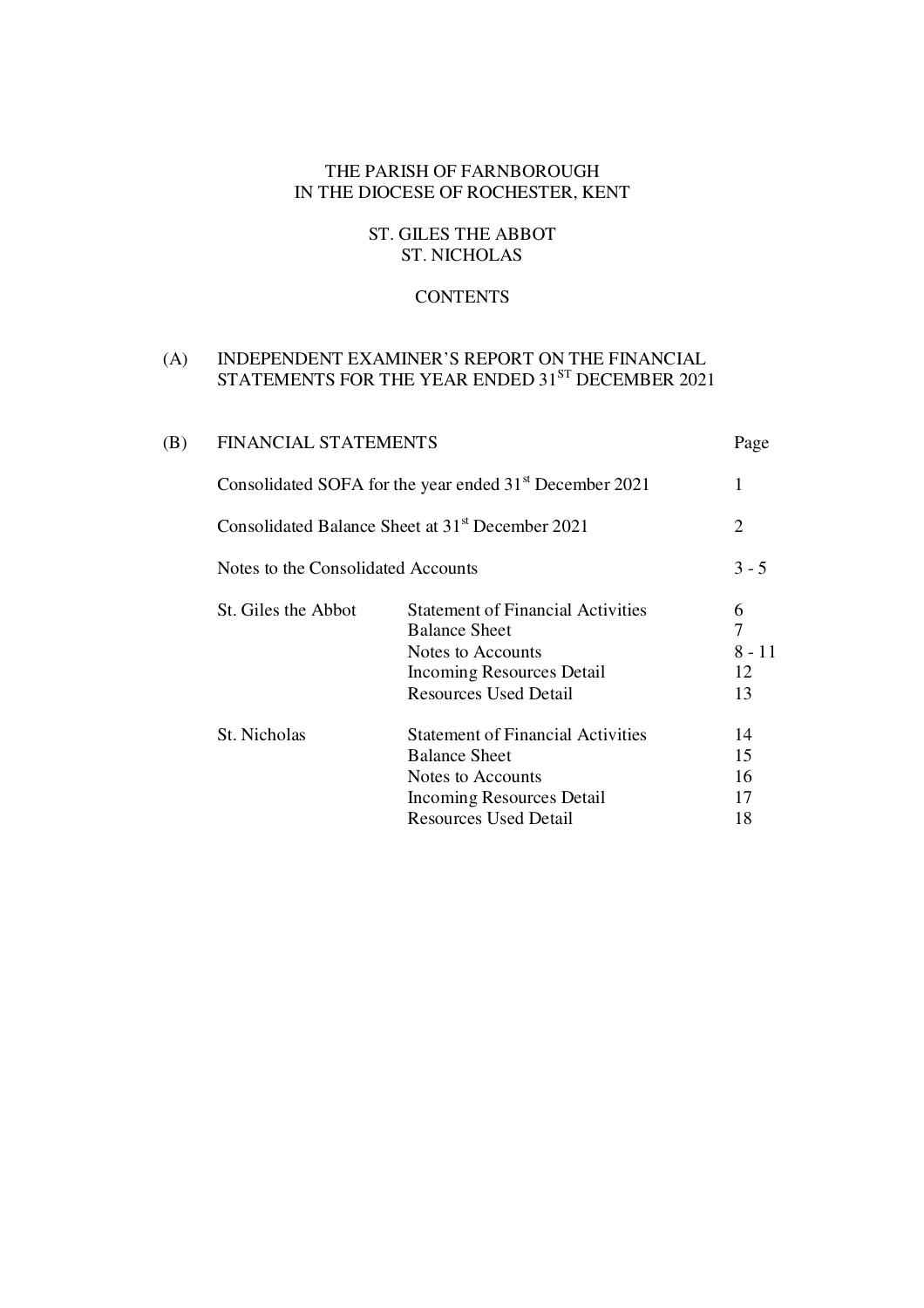## **PARISH OF FARNBOROUGH, KENT ST. GILES THE ABBOT AND ST. NICHOLAS**

## **CONSOLIDATED STATEMENT OF FINANCIAL ACTIVITIES FOR THE YEAR ENDED 31st DECEMBER 2021**

| <b>INCOMING RESOURCES</b>                       | <b>Unrestricted</b><br><b>Funds</b><br>£ | <b>Designated</b><br><b>Funds</b><br>$\mathbf f$ | <b>Restricted</b><br><b>Funds</b><br>£ | <b>Total</b><br>2021<br>£ | <b>Total</b><br>2020<br>$\pounds$ |
|-------------------------------------------------|------------------------------------------|--------------------------------------------------|----------------------------------------|---------------------------|-----------------------------------|
| Incoming resources from generated funds         |                                          |                                                  |                                        |                           |                                   |
| Voluntary income                                | 142,927                                  | 4,225                                            | 69,251                                 | 216,403                   | 161,532                           |
| Activities for generating funds                 | 45,417                                   |                                                  |                                        | 45,417                    | 31,690                            |
| Investment income                               | 5,523                                    | 14,978                                           |                                        | 20,501                    | 22,073                            |
| Incoming resources from charitable activities   | 46,580                                   | 2,475                                            | 13,835                                 | 62,890                    | 61,223                            |
| Other incoming resources                        | 2,427                                    |                                                  |                                        | 2,427                     | 153                               |
| <b>TOTAL INCOMING RESOURCES</b>                 | 242,874                                  | 21,678                                           | 83,086                                 | 347,638                   | 276,671                           |
| <b>RESOURCES USED</b>                           |                                          |                                                  |                                        |                           |                                   |
| Cost of generating voluntary income             | 4,478                                    |                                                  |                                        | 4,478                     | 1,766                             |
| Charitable activities                           | 218,190                                  | 9,770                                            | 44,870                                 | 272,830                   | 255,215                           |
| Governance costs                                |                                          |                                                  |                                        |                           |                                   |
| <b>TOTAL RESOURCES USED</b>                     | 222,668                                  | 9,770                                            | 44,870                                 | 277,308                   | 256,981                           |
| Net incoming/(outgoing) resources pre transfers | 20,206                                   | 11,908                                           | 38,216                                 | 70,330                    | 19,690                            |
| Transfers between funds                         | (990)                                    | 4,785                                            | (3,795)                                |                           |                                   |
| Net (decrease)/increase in funds                | 19,216                                   | 16,693                                           | 34,421                                 | 70,330                    | 19,690                            |
| Total funds brought forward                     | 1,769,866                                | 693,754                                          | 192,957                                | 2,656,577                 | 2,636,887                         |
| Total funds carried forward                     | 1,789,082                                | 710,447                                          | 227,378                                | 2,726,907                 | 2,656,577                         |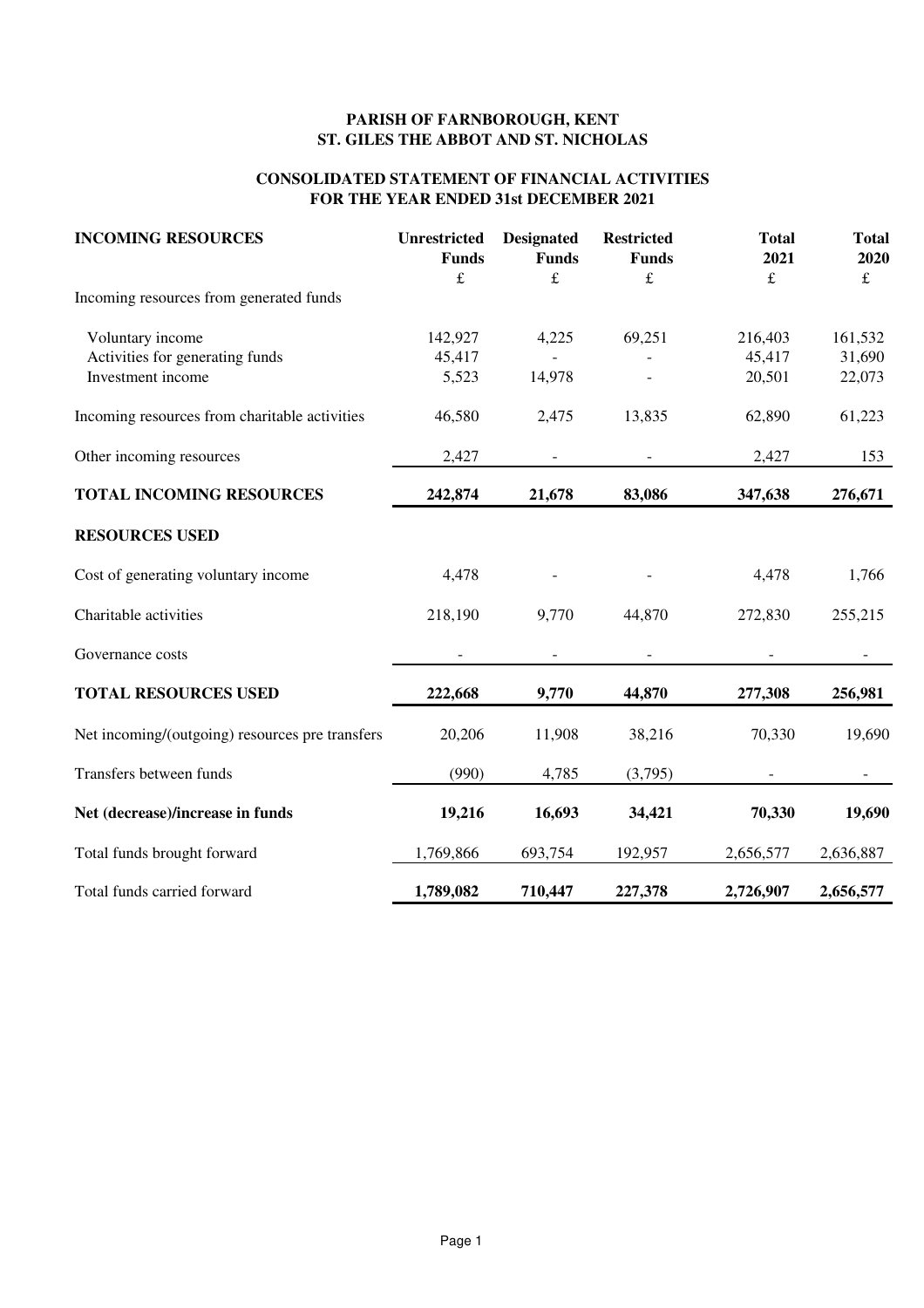## **PARISH OF FARNBOROUGH, KENT ST. GILES THE ABBOT AND ST. NICHOLAS**

### **CONSOLIDATED BALANCE SHEET AS AT 31st DECEMBER 2021**

| <b>FIXED ASSETS</b>                            | 2021<br>£ | 2020<br>£ |
|------------------------------------------------|-----------|-----------|
| Tangible assets                                | 2,155,494 | 2,155,494 |
|                                                | 2,155,494 | 2,155,494 |
| <b>CURRENT ASSETS</b>                          |           |           |
| Debtors and prepayments                        | 4,567     | 5,134     |
| No notice accounts                             | 279,803   | 278,217   |
| Notice Account                                 | 82,329    | 81,347    |
| Cash at bank and in hand                       | 192,273   | 126,763   |
| <b>CCLA Funds</b>                              | 20,746    | 20,735    |
| <b>LIABILITIES</b>                             | 579,718   | 512,196   |
| Creditors: amounts falling due within one year | (8,305)   | (11, 113) |
| NET CURRENT ASSETS                             | 571,413   | 501,083   |
| <b>TOTAL NET ASSETS LESS LIABILITIES</b>       | 2,726,907 | 2,656,577 |
| <b>REPRESENTED BY:</b>                         |           |           |
| <b>UNRESTRICTED FUNDS</b>                      | 1,789,082 | 1,769,866 |
| <b>DESIGNATED FUNDS</b>                        | 710,447   | 693,754   |
| <b>RESTRICTED FUNDS</b>                        | 227,378   | 192,957   |
|                                                | 2,726,907 | 2,656,577 |

The notes on pages 3 to 5 form part of these accounts. The financial statements have been prepared in accordance with Financial Reporting Standard for Smaller Entities.

Approved by the Parochial Church Council on 21st March 2022

Rector Churchwarden **Financial Accountant** 

Hon Treasurer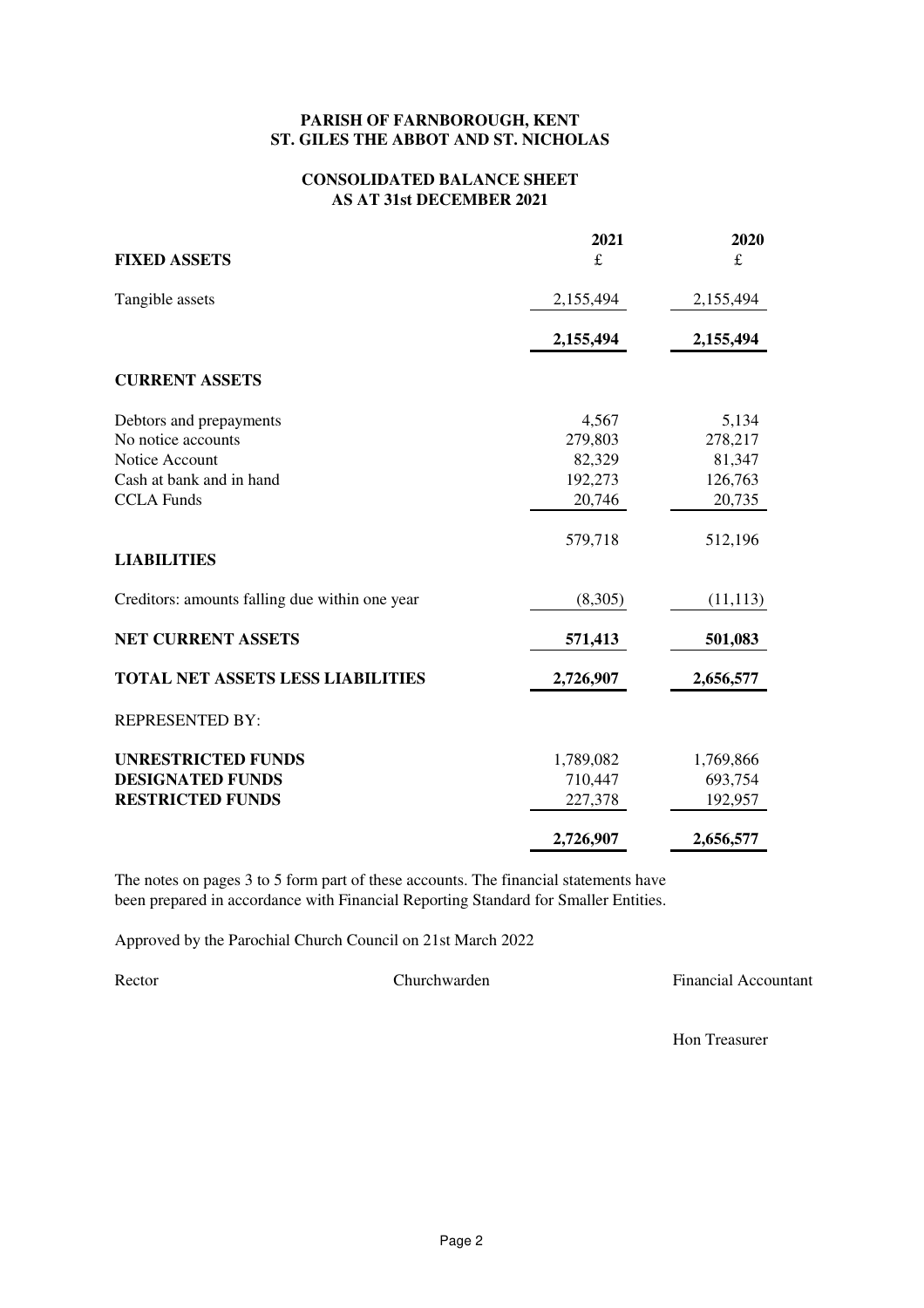## THE PARISH OF FARNBOROUGH ST. GILES THE ABBOT

# NOTES TO THE CONSOLIDATED ACCOUNTS FOR THE YEAR ENDED 31<sup>ST</sup> DECEMBER 2021

## 1 Form of Accounts and Accounting Policies

The financial statements have been prepared in accordance with the Church Accounting Regulations 2006, with applicable accounting standards and the Charities Statement of Recommended Practice ("SORP") FRS 102.

The Parish does not make payments for the preparation of the annual accounts and PCC trustees are not remunerated. A nominal payment of £600 was made to the independent financial examiner.

2 Diocesan Contribution

The Diocesan Contribution is an annual contribution from each parish towards Diocesan expenditure based upon what the parish can afford and includes a contribution towards clergy costs (including stipends) which are financed by the Diocese directly.

3 Policy on Reserves

The Church Accounting (Amendment) Regulations 2001 require PCCs to set out their policy on Reserves. Designated and restricted reserves are established for particular, specified purposes. General reserves are held to provide for ongoing cash demands and to provide for unforeseen emergencies.

- 4 Parish Property Assets
	- i) Consecrated properties are excluded from the accounts under Sect. 96 (2)(a) of the Charities Act, 1993. This includes the Church and churchyard.
	- ii) Movable Church furnishings are held on special trust by the Wardens on behalf of the PCC and are excluded from the accounts. Such items are recorded in the parish inventory which may be inspected by appointment.
	- iii) The Rectory building is the responsibility of the Diocese and therefore excluded.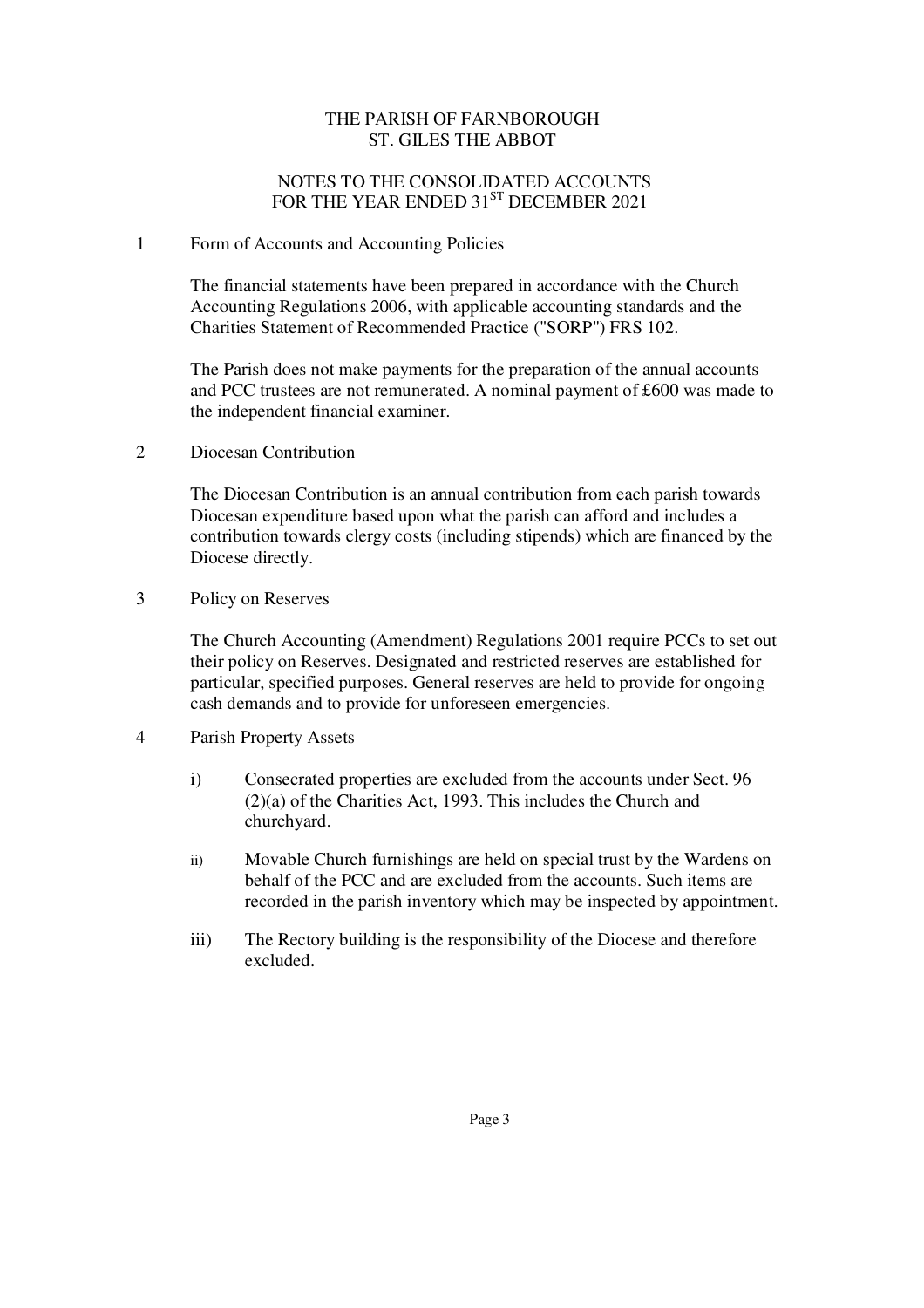## THE PARISH OF FARNBOROUGH ST. GILES THE ABBOT

# NOTES TO THE CONSOLIDATED ACCOUNTS FOR THE YEAR ENDED 31<sup>ST</sup> DECEMBER 2021

- 4 Parish Property Assets (cont)
- iv) The St. Giles Centre is not consecrated property. It falls within the PCC's trusteeship and is required by the Charities Act to be included in the accounts. It is recorded at its revalued amount at 31st December 2012.

 Depreciation of the Centre building has not been provided in these accounts as any charge is not considered to be material on the basis that this asset has a very long useful economic life or a residual value based on its current value which is not materially different from its carrying value.

Any centre contents are not considered to be of material value.

v) The Church Hall (St Nicholas) is included at its last insured valuation. The Church House is included at a valuation based upon an estimate of the cost to rebuild it in the event of its total loss.

Depreciation has not been provided for either property based upon similar considerations to those outlined in iv) above.

vi) An interest in a freehold property ("12 Wentworth Close") is held on trust by the Diocese of Rochester for the beneficial ownership of St Giles and is included in these accounts at its initial probate valuation as a Freehold Property. This valuation is informally reviewed annually to assess whether it remains reasonable.

Depreciation is not provided based upon similar considerations to those outlined in iv) above.

5 Inter Church Transfers

Inter-Church financial transfers are dealt with by offset during the year within the two accounts in order to avoid duplication of income and expenditure at consolidation.

6 Friends of St Giles

The Friends of St Giles is a registered charity and accounts separately to the Charity Commissioners.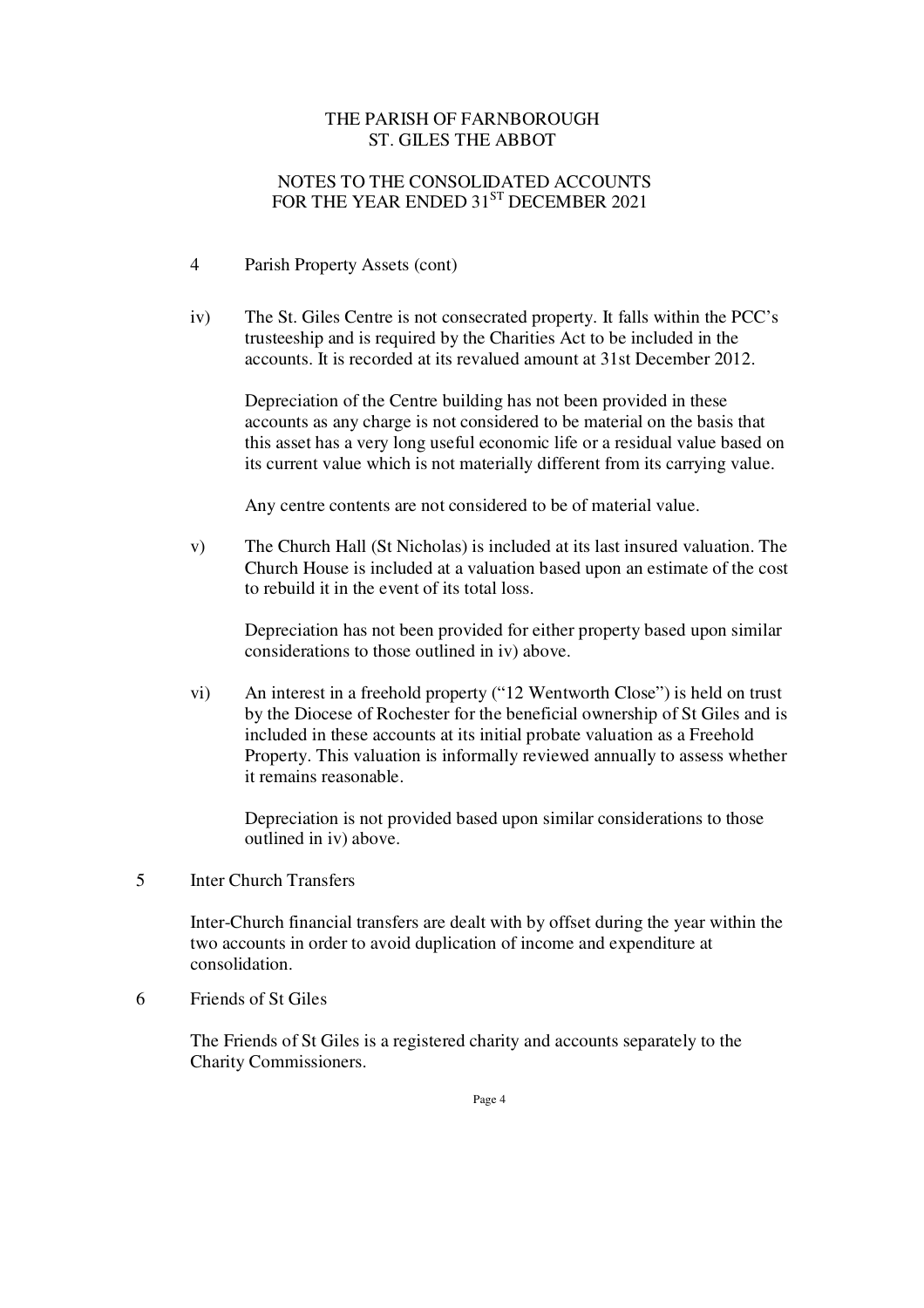## THE PARISH OF FARNBOROUGH ST. GILES THE ABBOT

# NOTES TO THE CONSOLIDATED ACCOUNTS FOR THE YEAR ENDED 31<sup>ST</sup> DECEMBER 2021

### 7 Flower Fund

The Flower Fund Treasurer operates a separate bank account and draws down the flower fees from St. Giles from time to time as required. The Fund accounts are integrated within these financial statements.

## 8 Risk Policy

The Church Accounting Regulations 2006 require the PCC to set out its policy on Risk Management. The PCC has already undertaken Child Protection, Health and Safety and Fire Risk Assessments. So far as concerns financial risk, controls regulate the banking arrangements including online banking and the issue of cheques (two signatures). Cashflow is managed monthly and budgetary controls are in place.

For the broader liabilities the PCC has comprehensive insurance with the specialist insurance company, Ecclesiastical Insurance Group.

Property assets were subject to a full survey and valuation by the Ecclesiastical Insurance Company during 2012.

9 Stakeholder Pensions

The PCC has registered with the Legal and General Assurance Society as its stakeholder Pension provider. To date no eligible member of staff has expressed an interest in joining the Scheme.

10 Garden of Remembrance (Wall Fund and Plaques)

The PCC is responsible for administration of the wall memorials scheme which commenced in 2006. Funds received from the sale of each memorial provide for the cost of an installed, engraved plaque, a contribution towards the cost of building new walls and a contribution towards the general upkeep of the churchyard.

11 Independent Examination of the Accounts

Baxter & Co, Chartered Certified Accountants, provided an independent examination of the financial statements.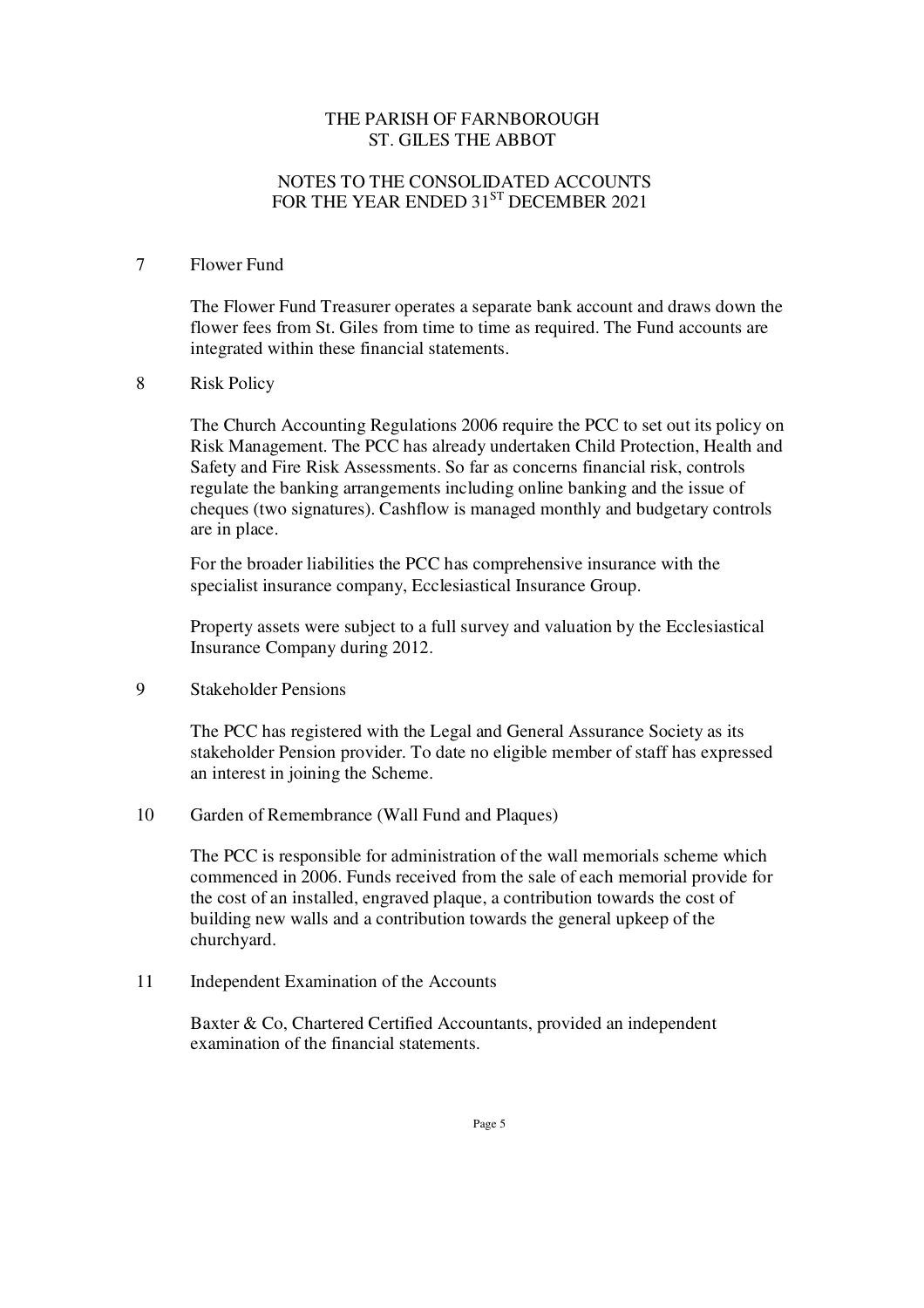# **PARISH OF FARNBOROUGH, KENT ST. GILES THE ABBOT**

## **STATEMENT OF FINANCIAL ACTIVITIES FOR THE YEAR ENDED 31st DECEMBER 2021**

| <b>INCOMING RESOURCES</b>                          |      | <b>Unrestricted Designated</b><br><b>Funds</b> | <b>Funds</b><br>£ | <b>Restricted</b><br><b>Funds</b><br>£ | <b>Total</b><br>2021<br>$\pmb{\mathfrak{L}}$ | <b>Total</b><br>2020<br>$\pmb{\mathfrak{L}}$ |
|----------------------------------------------------|------|------------------------------------------------|-------------------|----------------------------------------|----------------------------------------------|----------------------------------------------|
| Incoming resources from generated funds            |      |                                                |                   |                                        |                                              |                                              |
| Voluntary income                                   | 2(a) | 82,682                                         | 4,225             | 69,099                                 | 156,006                                      | 113,823                                      |
| Activities for generating funds                    | 2(b) | 7,737                                          |                   |                                        | 7,737                                        | 5,193                                        |
| Investment income                                  | 2(c) | 5,448                                          | 14,978            |                                        | 20,426                                       | 21,784                                       |
| Incoming resources from charitable activ           | 2(d) | 46,414                                         | 2,475             | 13,835                                 | 62,724                                       | 61,044                                       |
| <b>TOTAL INCOMING RESOURCES</b>                    |      | 142,281                                        | 21,678            | 82,934                                 | 246,893                                      | 201,844                                      |
| <b>RESOURCES USED</b>                              |      |                                                |                   |                                        |                                              |                                              |
| Cost of generating voluntary income                | 3(a) | 2,147                                          |                   |                                        | 2,147                                        | 665                                          |
| Charitable activities                              | 3(b) | 127,944                                        | 9,770             | 42,136                                 | 179,850                                      | 158,564                                      |
| <b>TOTAL RESOURCES USED</b>                        |      | 130,091                                        | 9,770             | 42,136                                 | 181,997                                      | 159,229                                      |
| Net incoming/(outgoing) resources before transfers |      | 12,190                                         | 11,908            | 40,798                                 | 64,896                                       | 42,615                                       |
| Transfers between funds                            |      | (990)                                          | 4,785             | (3,795)                                |                                              |                                              |
| Net increase/(decrease) in funds                   |      | 11,200                                         | 16,693            | 37,003                                 | 64,896                                       | 42,615                                       |
| Total funds brought forward                        |      | 294,955                                        | 693,754           | 190,375                                | 1,179,084                                    | 1,136,469                                    |
| Total funds carried forward                        |      | 306,155                                        | 710,447           | 227,378                                | 1,243,980                                    | 1,179,084                                    |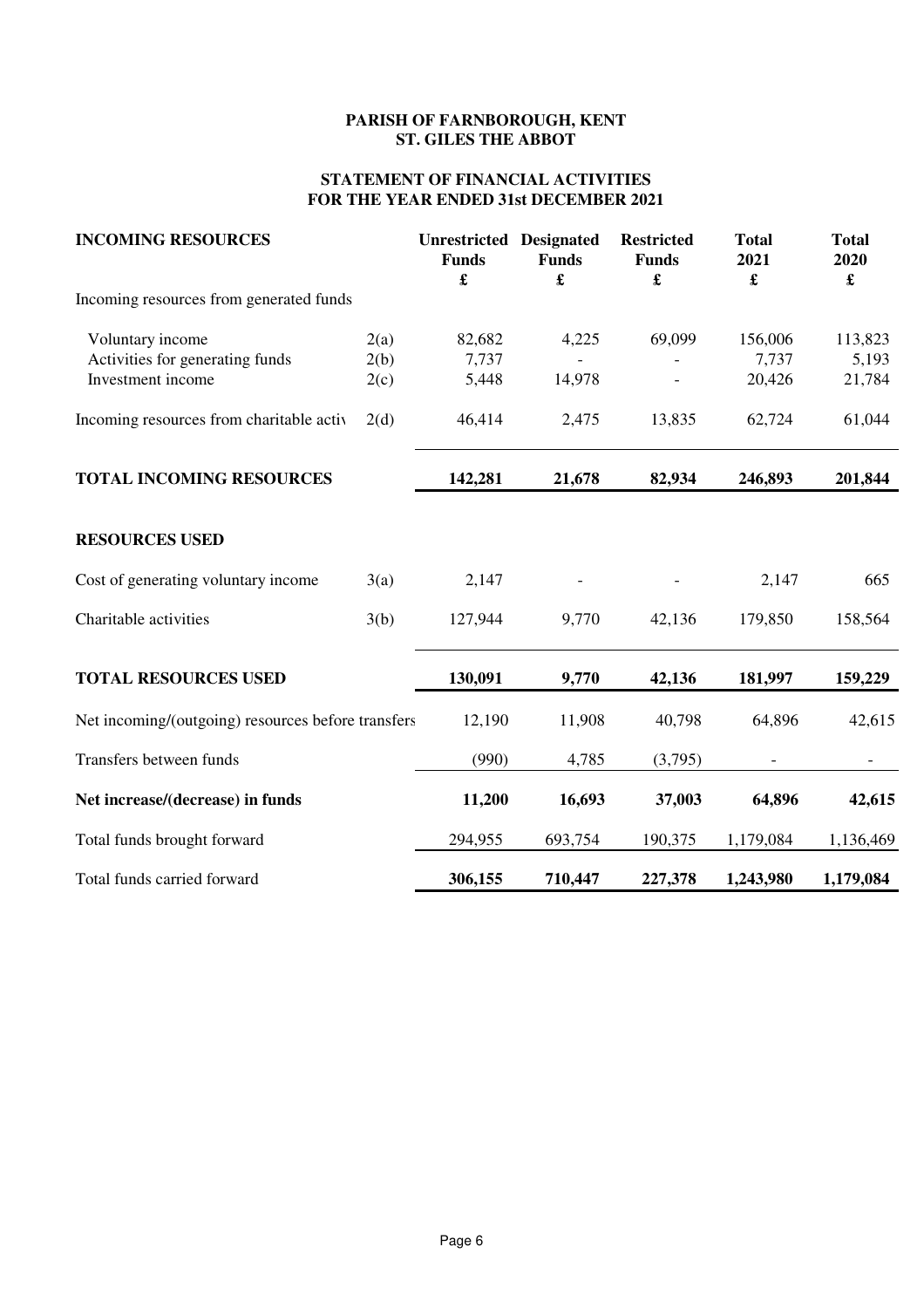### **PARISH OF FARNBOROUGH, KENT ST. GILES THE ABBOT**

## **BALANCE SHEET AS AT 31st DECEMBER 2021**

|                                          | Note:          | 2021      | 2020      |
|------------------------------------------|----------------|-----------|-----------|
| <b>FIXED ASSETS</b>                      |                | £         | £         |
| <b>Church Centre Building</b>            | 3              | 211,000   | 211,000   |
| Freehold Property                        | 3              | 540,000   | 540,000   |
|                                          |                | 751,000   | 751,000   |
| <b>CURRENT ASSETS</b>                    |                |           |           |
| Debtors and prepayments                  | 10             | 3,800     | 3,497     |
| No notice deposits                       | 9              | 244,684   | 243,829   |
| Notice accounts                          | 9              | 82,329    | 81,347    |
| Cash at bank and in hand                 | 9              | 169,772   | 109,824   |
|                                          |                | 500,585   | 438,497   |
| <b>LIABILITIES</b>                       |                |           |           |
| Creditors: falling due within one year   | 10             | (7,605)   | (10, 413) |
| <b>NET CURRENT ASSETS</b>                |                | 492,980   | 428,084   |
| <b>TOTAL NET ASSETS LESS LIABILITIES</b> |                | 1,243,980 | 1,179,084 |
| <b>REPRESENTED BY:</b>                   |                |           |           |
| <b>UNRESTRICTED FUNDS</b>                | $\overline{c}$ | 306,155   | 294,955   |
| <b>DESIGNATED FUNDS</b>                  | $\overline{c}$ | 710,447   | 693,754   |
| <b>RESTRICTED FUNDS</b>                  | $\overline{2}$ | 227,378   | 190,375   |
|                                          |                | 1,243,980 | 1,179,084 |

The notes on pages 8 to 11 form part of these accounts. The financial statements have been prepared in accordance with Financial Reporting Standard for Smaller Entities.

Approved by the Parochial Church Council on 21st March 2022

Rector Churchwarden Churchwarden Financial Accountant

Hon Treasurer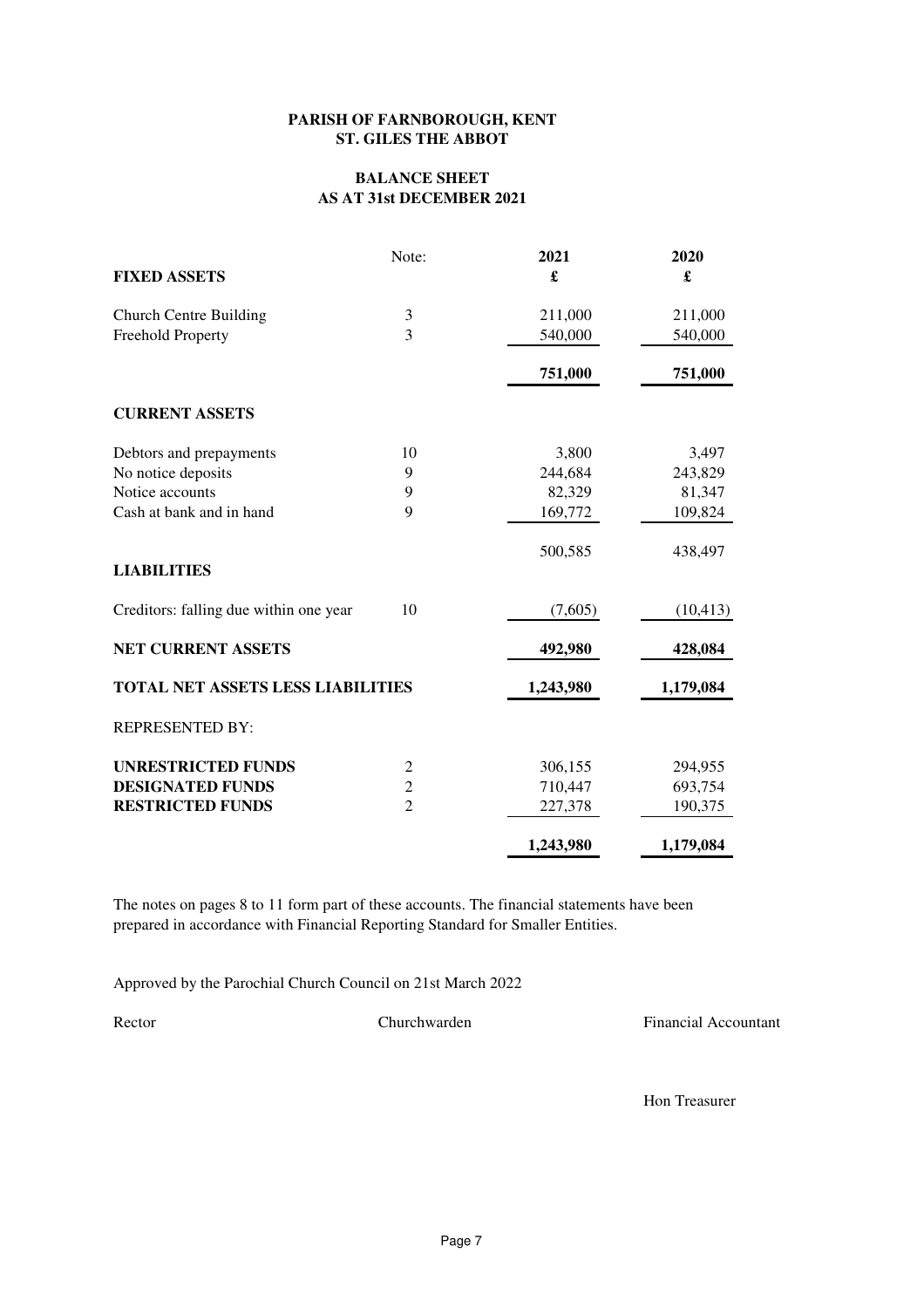# THE PARISH OF FARNBOROUGH ST GILES THE ABBOT NOTES TO THE FINANCIAL STATEMENTS FOR THE YEAR ENDED 31 $^{\mathrm{ST}}$  DECEMBER 2021

# 1 Diocesan Contribution

The Diocesan Contribution amounted to £64,733 (2020: £64,323).

# 2 Analysis of Funds

The following Designated and Restricted Funds were held at 31<sup>st</sup> December 2021:

| Designated funds:             | 2021                | 2020                 |
|-------------------------------|---------------------|----------------------|
|                               | f's                 | E's                  |
| DHL legacy                    | 4,000               |                      |
| Church building               | 31,447              | 31,447               |
| DG Legacy                     | 29,434              | 29,434               |
| DL Legacy                     | 60,751              | 46,557               |
| DL Legacy ("Wentworth Close") | 540,000             | $\overline{540,000}$ |
| Churchyard                    | 25,591              | 26,308               |
| RH Legacy                     | 1,500               | 1,500                |
| Mason re plaques              | 12,729              | $\overline{1}2,729$  |
| <b>Altar Front</b>            | 2,679               | 2,679                |
| CM Legacy                     | 1,000               | 1,000                |
| LLH Legacy                    |                     | 1,000                |
| Organ Scholarship             | 250                 | 250                  |
| <b>Memorial Renovation</b>    | 481                 | 255                  |
| <b>Altar Linen</b>            | 564                 | 564                  |
| Other                         | 21                  | 31                   |
| Total designated funds:       | £710,447            | £693,754             |
|                               |                     |                      |
| <b>Restricted funds:</b>      | 2021                | 2020                 |
|                               | f's                 | $E$ 's               |
| Church Upkeep                 | 87,707              | 87,707               |
| Blank Plaques & Stonemason    | 31,409              | 27,156               |
| Churchyard                    | $\overline{50,164}$ | 29,274               |
| TOL legacy                    | 20,000              |                      |
| Bell fund                     | 1,869               | 11,745               |
| <b>Gallery Carpet</b>         | 2,511               | 2,500                |
| Wall Fund                     | $\overline{17,}431$ | 12,601               |
| Junior Choir Robes            | 1,023               | 1,023                |
| Organ fund                    |                     | 977                  |
| <b>Hayley Price Memorial</b>  | 854                 | 854                  |
| Flower fund                   |                     | 1,111                |
| Magazine fund                 | 11.970              | 14,651               |
| <b>Other Funds</b>            | 2,440               | 776                  |
| Total restricted funds:       | £227,378            | £190,375             |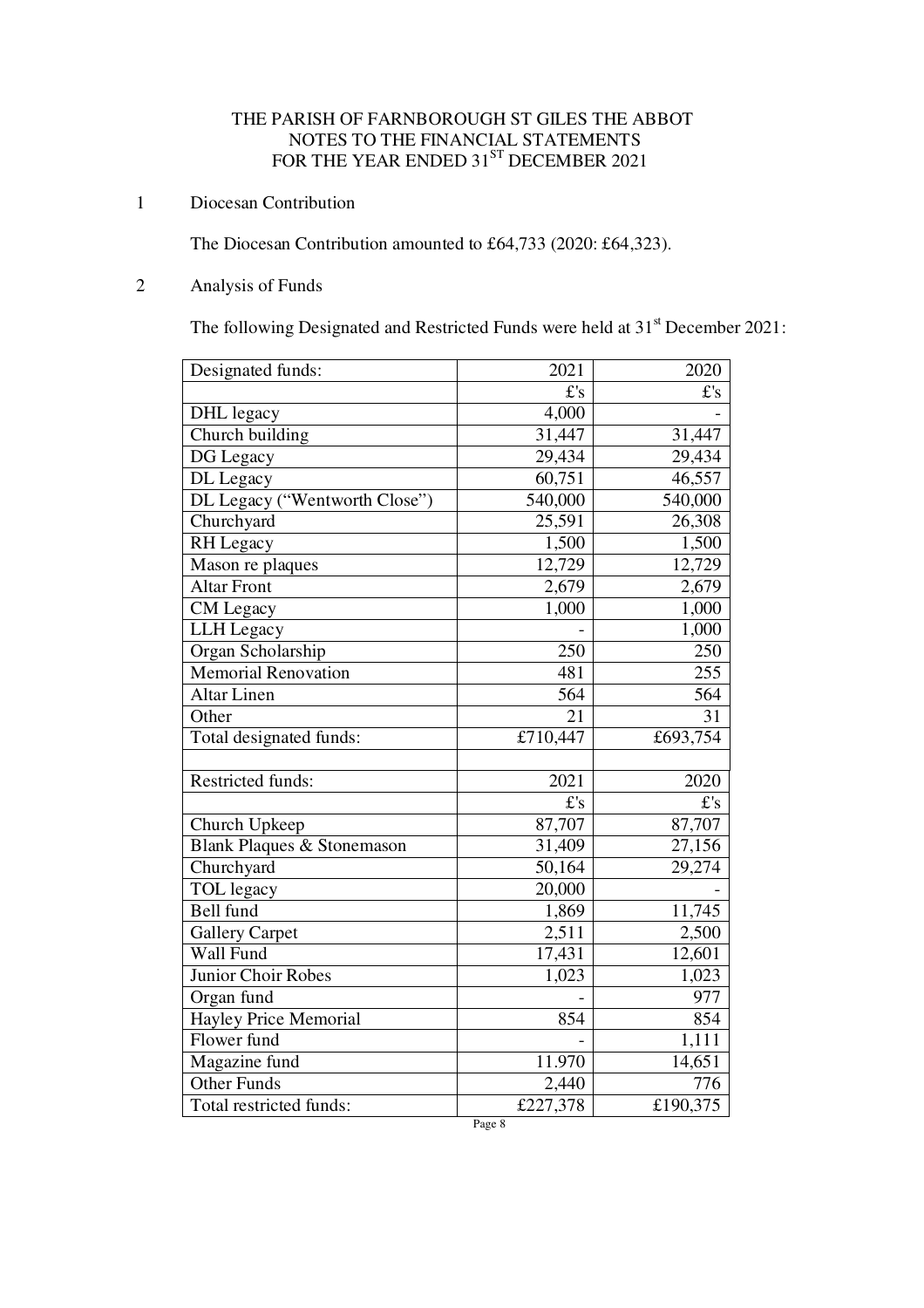# THE PARISH OF FARNBOROUGH ST GILES THE ABBOT NOTES TO THE FINANCIAL STATEMENTS FOR THE YEAR ENDED 31<sup>ST</sup> DECEMBER 2021

- 3 Tangible Fixed Assets
	- i) The Church Centre is shown at its formal insured valuation of  $\text{\pounds}211,000$ .

The Church Centre contents are considered to be of no material value.

ii) The freehold interest in the residential property ("12 Wentworth Close") is recorded as a Freehold Property at its probate valuation of £540,000. This valuation has been reconsidered for the year end and is believed to remain an appropriate carrying value.

The property has been let and and rental income included within Investment income.

4 Legacies & Donations

Three legacies were received in the year totaling £25,000 (2020: £Nil).

Donations and appeals of £16,667 (2020: £14,025) included £12,234 for the Bell fund.

5 Gift Aid Donations

Income tax recoveries recorded in the accounts amounted to £14,854 (2020: £13,240).

6 Investment Income

Included within Investment Income of £20,426 (2020: £21,784) is rental income from the letting of Wentworth Close of £19,200 (2020: £19,410).

7 Costs and expenses

Toral costs and expenses for the year amounted to £181,997 (2020: £159,229) and included Bell fund expenses of £22,110 (2020: £2,767).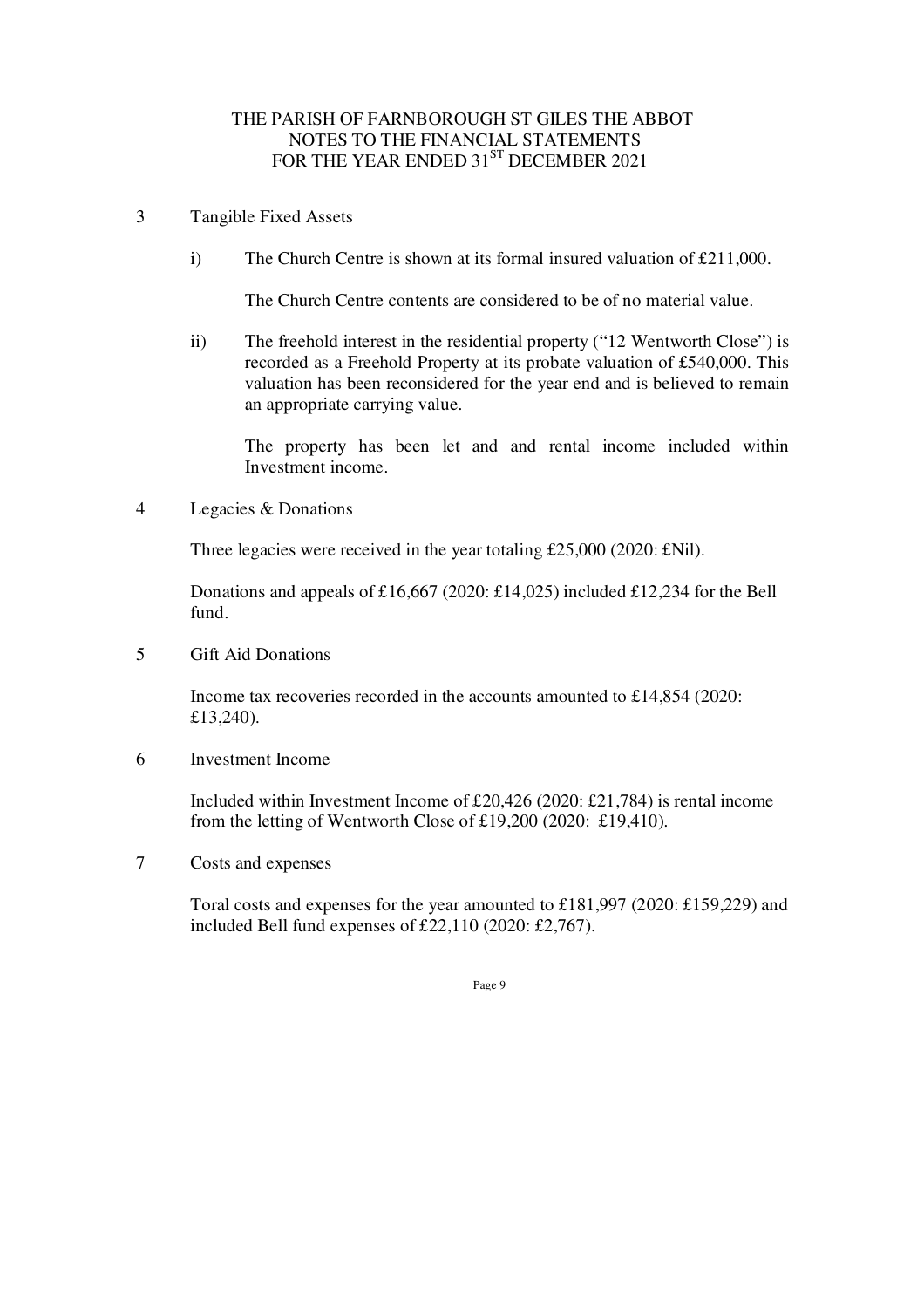# THE PARISH OF FARNBOROUGH ST GILES THE ABBOT NOTES TO THE FINANCIAL STATEMENTS FOR THE YEAR ENDED 31 $^{\mathrm{ST}}$  DECEMBER 2021

## 8 Staff costs

The following salary and wages were expensed during the year:

|                            | 2021   | 2020   |
|----------------------------|--------|--------|
|                            | $f$ 's | $f$ 's |
| Parish secretary           | 17,853 | 17,808 |
| Verger                     | 53     | 44     |
| Church and centre cleaners | 3,428  | 4,884  |
|                            |        |        |

No employer's national insurance was paid as this was less than the annual Government allowance of £3,000 p.a.

In addition two self employed organists are paid retainer fees and wedding and funeral fees for services.

# 9 Cash at Bank and Notice Accounts

Current accounts held with Santander and Barclays amount to £169,772 (2020: £109,824).

No notice accounts comprise the following:

|                        | 2021     | 2020     |
|------------------------|----------|----------|
|                        | f's      | $f$ 's   |
| <b>Barclays</b>        | 19,952   | 19,193   |
| Diocese of Rochester   | 17,356   | 17,326   |
| <b>Barclays Reward</b> | 50,025   | 50,020   |
| Virgin Money           | 90,654   | 90,534   |
| Nationwide             | 66,440   | 66,398   |
| Flower Fund            | 257      | 358      |
| Total:                 | £244,684 | £243,829 |

 A balance of £82,329 (2020: £81,347) is held with Cambridge & Counties Bank at 95 days notice.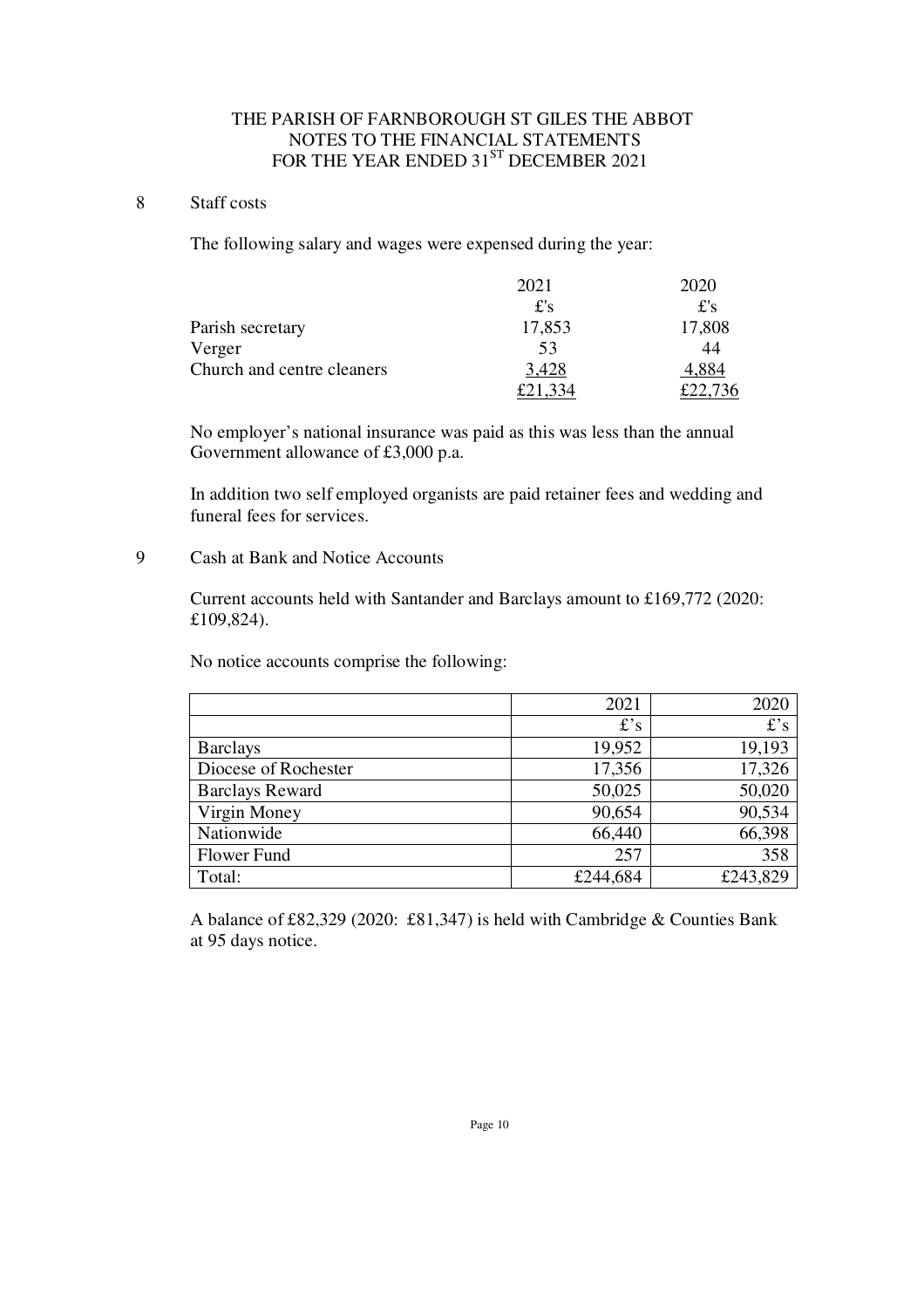# THE PARISH OF FARNBOROUGH ST GILES THE ABBOT NOTES TO THE FINANCIAL STATEMENTS FOR THE YEAR ENDED 31 $^{\mathrm{ST}}$  DECEMBER 2021

# 10 Balance Sheet Debtors and Creditors

These comprise:

|                         | 2021<br>$f$ 's | 2020<br>$f$ 's |
|-------------------------|----------------|----------------|
| Debtors and prepayments | 3,800          | 3 49°          |
| Creditors and accruals  | 7.605          | 10.413         |

Debtors and prepayments include Gift Aid recoverable of £2,121 and others of £1,679.

Creditors and accruals include Diocese fees payable of £2,466, Magazine fees received in advance of £2,403 and various other amounts payable of £2,736.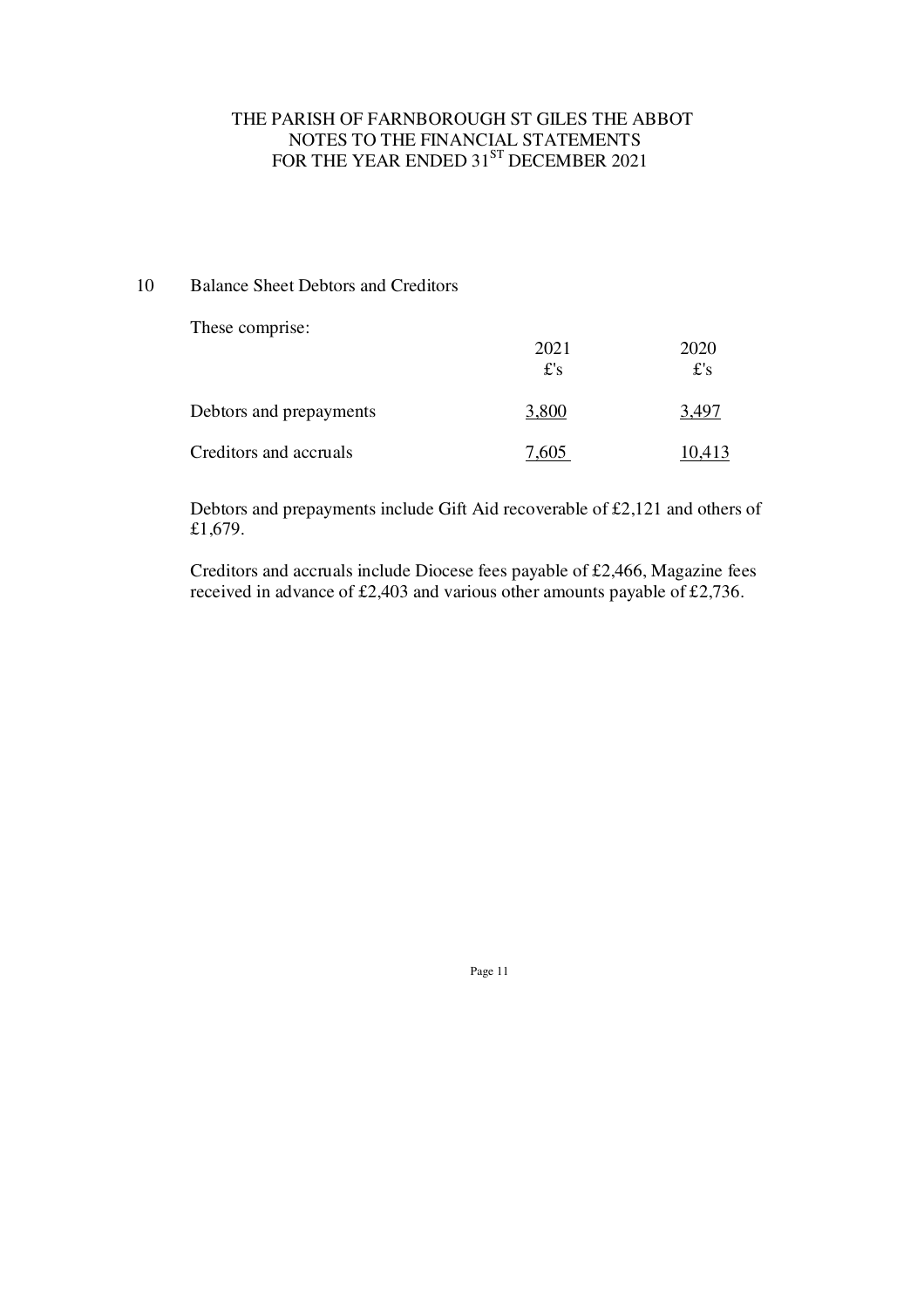## **ST GILES THE ABBOT - 2021 ACCOUNTS**

| £<br>£<br>£<br>£<br>£<br>2(a) Voluntary income<br>49,707<br>Gift aid<br>49,707<br>49,963<br>Churchyard donations (from Wall fund)<br>10,153<br>10,153<br>7,939<br>$\overline{a}$<br>Tax recoverable (Gift Aid)<br>14,854<br>14,854<br>13,240<br>1,585<br>1,585<br>Postage<br>257<br>VAT recovery<br>257<br>$\overline{\phantom{a}}$<br>Loose plate collections<br>4,181<br>4,181<br>2,379<br>Collections - weddings, funerals, baptisms etc<br>1,559<br>1,559<br>1,296<br>967<br>967<br>Secular charities<br>348<br>Donations & appeals<br>4,040<br>12,627<br>16,667<br>14,025<br>Legacies<br>1,000<br>4,000<br>20,000<br>25,000<br>$\qquad \qquad \blacksquare$<br>Gallery carpet<br>1,694<br>1,694<br>Other planned giving - non gift aid<br>3,174<br>3,174<br>3,558<br>1,255<br>Relief Development Agencies<br>1,255<br>237<br>Home missions<br>260<br>260<br>Overseas Churches<br>1,100<br>1,100<br>Churchyard donations<br>21,325<br>21,325<br>17,657<br>Giving (Church boxes)<br>297<br>297<br>281<br>750<br>Maintenance of graves<br>750<br>Flower Fund<br>929<br>929<br>1,264<br><b>Memorial Renovation</b><br>225<br>225<br>$\blacksquare$<br>$\sim$<br>Film Equipment<br>381<br>Other<br>31<br>36<br>67<br>$\qquad \qquad \blacksquare$<br>82,682<br>4,225<br>69,099<br>156,006<br>2(b) Activities for generating funds<br>Summer Fair<br>5,956<br>5,956<br>1,781<br>Other Parish events<br>1,781<br>7,737<br>7,737<br>5,193<br>2(c) Investment income<br>Rental income from Freehold Property<br>4,222<br>14,978<br>19,200<br>19,410<br>Dividends & interest<br>1,226<br>1,226<br>2,374<br>$\overline{\phantom{a}}$<br>$\overline{\phantom{a}}$<br>5,448<br>14,978<br>20,426<br>$\frac{1}{2}$<br>2(d) Incoming resources from charitable activities<br>Fees - funerals<br>37,423<br>192<br>37,615<br>6,304<br>419<br>Magazine income & sales<br>2,475<br>9,198<br>1,084<br>Fees - weddings<br>1,084<br>132<br>Fees - wall fund<br>4,830<br>4,830<br>3,360<br>Fees - memorials<br>7,089<br>7,089<br>Fees - blank plaques<br>1,259<br>1,259<br>Fees - book of Remembrance<br>810<br>46<br>856<br>Centre hire<br>689<br>689<br>104<br>Other<br>104<br>46,414<br>2,475<br>13,835<br>62,724<br>TOTAL INCOMING RESOURCES<br>142,281<br>21,678<br>82,934<br>246,893<br>201,844 | <b>INCOMING RESOURCES</b> | <b>Unrestricted</b><br><b>Funds</b> | <b>Designated</b><br><b>Funds</b> | <b>Restricted</b><br><b>Funds</b> | <b>Total</b><br>2021 | <b>Total</b><br>2020 |
|------------------------------------------------------------------------------------------------------------------------------------------------------------------------------------------------------------------------------------------------------------------------------------------------------------------------------------------------------------------------------------------------------------------------------------------------------------------------------------------------------------------------------------------------------------------------------------------------------------------------------------------------------------------------------------------------------------------------------------------------------------------------------------------------------------------------------------------------------------------------------------------------------------------------------------------------------------------------------------------------------------------------------------------------------------------------------------------------------------------------------------------------------------------------------------------------------------------------------------------------------------------------------------------------------------------------------------------------------------------------------------------------------------------------------------------------------------------------------------------------------------------------------------------------------------------------------------------------------------------------------------------------------------------------------------------------------------------------------------------------------------------------------------------------------------------------------------------------------------------------------------------------------------------------------------------------------------------------------------------------------------------------------------------------------------------------------------------------------------------------------------------------------------------------------------------------------------------------------------------------------------------------------------|---------------------------|-------------------------------------|-----------------------------------|-----------------------------------|----------------------|----------------------|
|                                                                                                                                                                                                                                                                                                                                                                                                                                                                                                                                                                                                                                                                                                                                                                                                                                                                                                                                                                                                                                                                                                                                                                                                                                                                                                                                                                                                                                                                                                                                                                                                                                                                                                                                                                                                                                                                                                                                                                                                                                                                                                                                                                                                                                                                                    |                           |                                     |                                   |                                   |                      |                      |
|                                                                                                                                                                                                                                                                                                                                                                                                                                                                                                                                                                                                                                                                                                                                                                                                                                                                                                                                                                                                                                                                                                                                                                                                                                                                                                                                                                                                                                                                                                                                                                                                                                                                                                                                                                                                                                                                                                                                                                                                                                                                                                                                                                                                                                                                                    |                           |                                     |                                   |                                   |                      |                      |
|                                                                                                                                                                                                                                                                                                                                                                                                                                                                                                                                                                                                                                                                                                                                                                                                                                                                                                                                                                                                                                                                                                                                                                                                                                                                                                                                                                                                                                                                                                                                                                                                                                                                                                                                                                                                                                                                                                                                                                                                                                                                                                                                                                                                                                                                                    |                           |                                     |                                   |                                   |                      |                      |
|                                                                                                                                                                                                                                                                                                                                                                                                                                                                                                                                                                                                                                                                                                                                                                                                                                                                                                                                                                                                                                                                                                                                                                                                                                                                                                                                                                                                                                                                                                                                                                                                                                                                                                                                                                                                                                                                                                                                                                                                                                                                                                                                                                                                                                                                                    |                           |                                     |                                   |                                   |                      |                      |
|                                                                                                                                                                                                                                                                                                                                                                                                                                                                                                                                                                                                                                                                                                                                                                                                                                                                                                                                                                                                                                                                                                                                                                                                                                                                                                                                                                                                                                                                                                                                                                                                                                                                                                                                                                                                                                                                                                                                                                                                                                                                                                                                                                                                                                                                                    |                           |                                     |                                   |                                   |                      |                      |
|                                                                                                                                                                                                                                                                                                                                                                                                                                                                                                                                                                                                                                                                                                                                                                                                                                                                                                                                                                                                                                                                                                                                                                                                                                                                                                                                                                                                                                                                                                                                                                                                                                                                                                                                                                                                                                                                                                                                                                                                                                                                                                                                                                                                                                                                                    |                           |                                     |                                   |                                   |                      |                      |
|                                                                                                                                                                                                                                                                                                                                                                                                                                                                                                                                                                                                                                                                                                                                                                                                                                                                                                                                                                                                                                                                                                                                                                                                                                                                                                                                                                                                                                                                                                                                                                                                                                                                                                                                                                                                                                                                                                                                                                                                                                                                                                                                                                                                                                                                                    |                           |                                     |                                   |                                   |                      |                      |
|                                                                                                                                                                                                                                                                                                                                                                                                                                                                                                                                                                                                                                                                                                                                                                                                                                                                                                                                                                                                                                                                                                                                                                                                                                                                                                                                                                                                                                                                                                                                                                                                                                                                                                                                                                                                                                                                                                                                                                                                                                                                                                                                                                                                                                                                                    |                           |                                     |                                   |                                   |                      |                      |
|                                                                                                                                                                                                                                                                                                                                                                                                                                                                                                                                                                                                                                                                                                                                                                                                                                                                                                                                                                                                                                                                                                                                                                                                                                                                                                                                                                                                                                                                                                                                                                                                                                                                                                                                                                                                                                                                                                                                                                                                                                                                                                                                                                                                                                                                                    |                           |                                     |                                   |                                   |                      |                      |
|                                                                                                                                                                                                                                                                                                                                                                                                                                                                                                                                                                                                                                                                                                                                                                                                                                                                                                                                                                                                                                                                                                                                                                                                                                                                                                                                                                                                                                                                                                                                                                                                                                                                                                                                                                                                                                                                                                                                                                                                                                                                                                                                                                                                                                                                                    |                           |                                     |                                   |                                   |                      |                      |
|                                                                                                                                                                                                                                                                                                                                                                                                                                                                                                                                                                                                                                                                                                                                                                                                                                                                                                                                                                                                                                                                                                                                                                                                                                                                                                                                                                                                                                                                                                                                                                                                                                                                                                                                                                                                                                                                                                                                                                                                                                                                                                                                                                                                                                                                                    |                           |                                     |                                   |                                   |                      |                      |
|                                                                                                                                                                                                                                                                                                                                                                                                                                                                                                                                                                                                                                                                                                                                                                                                                                                                                                                                                                                                                                                                                                                                                                                                                                                                                                                                                                                                                                                                                                                                                                                                                                                                                                                                                                                                                                                                                                                                                                                                                                                                                                                                                                                                                                                                                    |                           |                                     |                                   |                                   |                      |                      |
|                                                                                                                                                                                                                                                                                                                                                                                                                                                                                                                                                                                                                                                                                                                                                                                                                                                                                                                                                                                                                                                                                                                                                                                                                                                                                                                                                                                                                                                                                                                                                                                                                                                                                                                                                                                                                                                                                                                                                                                                                                                                                                                                                                                                                                                                                    |                           |                                     |                                   |                                   |                      |                      |
|                                                                                                                                                                                                                                                                                                                                                                                                                                                                                                                                                                                                                                                                                                                                                                                                                                                                                                                                                                                                                                                                                                                                                                                                                                                                                                                                                                                                                                                                                                                                                                                                                                                                                                                                                                                                                                                                                                                                                                                                                                                                                                                                                                                                                                                                                    |                           |                                     |                                   |                                   |                      |                      |
|                                                                                                                                                                                                                                                                                                                                                                                                                                                                                                                                                                                                                                                                                                                                                                                                                                                                                                                                                                                                                                                                                                                                                                                                                                                                                                                                                                                                                                                                                                                                                                                                                                                                                                                                                                                                                                                                                                                                                                                                                                                                                                                                                                                                                                                                                    |                           |                                     |                                   |                                   |                      | 5                    |
|                                                                                                                                                                                                                                                                                                                                                                                                                                                                                                                                                                                                                                                                                                                                                                                                                                                                                                                                                                                                                                                                                                                                                                                                                                                                                                                                                                                                                                                                                                                                                                                                                                                                                                                                                                                                                                                                                                                                                                                                                                                                                                                                                                                                                                                                                    |                           |                                     |                                   |                                   |                      | 318                  |
|                                                                                                                                                                                                                                                                                                                                                                                                                                                                                                                                                                                                                                                                                                                                                                                                                                                                                                                                                                                                                                                                                                                                                                                                                                                                                                                                                                                                                                                                                                                                                                                                                                                                                                                                                                                                                                                                                                                                                                                                                                                                                                                                                                                                                                                                                    |                           |                                     |                                   |                                   |                      |                      |
|                                                                                                                                                                                                                                                                                                                                                                                                                                                                                                                                                                                                                                                                                                                                                                                                                                                                                                                                                                                                                                                                                                                                                                                                                                                                                                                                                                                                                                                                                                                                                                                                                                                                                                                                                                                                                                                                                                                                                                                                                                                                                                                                                                                                                                                                                    |                           |                                     |                                   |                                   |                      |                      |
|                                                                                                                                                                                                                                                                                                                                                                                                                                                                                                                                                                                                                                                                                                                                                                                                                                                                                                                                                                                                                                                                                                                                                                                                                                                                                                                                                                                                                                                                                                                                                                                                                                                                                                                                                                                                                                                                                                                                                                                                                                                                                                                                                                                                                                                                                    |                           |                                     |                                   |                                   |                      | 750                  |
|                                                                                                                                                                                                                                                                                                                                                                                                                                                                                                                                                                                                                                                                                                                                                                                                                                                                                                                                                                                                                                                                                                                                                                                                                                                                                                                                                                                                                                                                                                                                                                                                                                                                                                                                                                                                                                                                                                                                                                                                                                                                                                                                                                                                                                                                                    |                           |                                     |                                   |                                   |                      |                      |
|                                                                                                                                                                                                                                                                                                                                                                                                                                                                                                                                                                                                                                                                                                                                                                                                                                                                                                                                                                                                                                                                                                                                                                                                                                                                                                                                                                                                                                                                                                                                                                                                                                                                                                                                                                                                                                                                                                                                                                                                                                                                                                                                                                                                                                                                                    |                           |                                     |                                   |                                   |                      |                      |
|                                                                                                                                                                                                                                                                                                                                                                                                                                                                                                                                                                                                                                                                                                                                                                                                                                                                                                                                                                                                                                                                                                                                                                                                                                                                                                                                                                                                                                                                                                                                                                                                                                                                                                                                                                                                                                                                                                                                                                                                                                                                                                                                                                                                                                                                                    |                           |                                     |                                   |                                   |                      |                      |
|                                                                                                                                                                                                                                                                                                                                                                                                                                                                                                                                                                                                                                                                                                                                                                                                                                                                                                                                                                                                                                                                                                                                                                                                                                                                                                                                                                                                                                                                                                                                                                                                                                                                                                                                                                                                                                                                                                                                                                                                                                                                                                                                                                                                                                                                                    |                           |                                     |                                   |                                   |                      | 182                  |
|                                                                                                                                                                                                                                                                                                                                                                                                                                                                                                                                                                                                                                                                                                                                                                                                                                                                                                                                                                                                                                                                                                                                                                                                                                                                                                                                                                                                                                                                                                                                                                                                                                                                                                                                                                                                                                                                                                                                                                                                                                                                                                                                                                                                                                                                                    |                           |                                     |                                   |                                   |                      |                      |
|                                                                                                                                                                                                                                                                                                                                                                                                                                                                                                                                                                                                                                                                                                                                                                                                                                                                                                                                                                                                                                                                                                                                                                                                                                                                                                                                                                                                                                                                                                                                                                                                                                                                                                                                                                                                                                                                                                                                                                                                                                                                                                                                                                                                                                                                                    |                           |                                     |                                   |                                   |                      | 113,823              |
|                                                                                                                                                                                                                                                                                                                                                                                                                                                                                                                                                                                                                                                                                                                                                                                                                                                                                                                                                                                                                                                                                                                                                                                                                                                                                                                                                                                                                                                                                                                                                                                                                                                                                                                                                                                                                                                                                                                                                                                                                                                                                                                                                                                                                                                                                    |                           |                                     |                                   |                                   |                      |                      |
|                                                                                                                                                                                                                                                                                                                                                                                                                                                                                                                                                                                                                                                                                                                                                                                                                                                                                                                                                                                                                                                                                                                                                                                                                                                                                                                                                                                                                                                                                                                                                                                                                                                                                                                                                                                                                                                                                                                                                                                                                                                                                                                                                                                                                                                                                    |                           |                                     |                                   |                                   |                      | 4,673                |
|                                                                                                                                                                                                                                                                                                                                                                                                                                                                                                                                                                                                                                                                                                                                                                                                                                                                                                                                                                                                                                                                                                                                                                                                                                                                                                                                                                                                                                                                                                                                                                                                                                                                                                                                                                                                                                                                                                                                                                                                                                                                                                                                                                                                                                                                                    |                           |                                     |                                   |                                   |                      | 520                  |
|                                                                                                                                                                                                                                                                                                                                                                                                                                                                                                                                                                                                                                                                                                                                                                                                                                                                                                                                                                                                                                                                                                                                                                                                                                                                                                                                                                                                                                                                                                                                                                                                                                                                                                                                                                                                                                                                                                                                                                                                                                                                                                                                                                                                                                                                                    |                           |                                     |                                   |                                   |                      |                      |
|                                                                                                                                                                                                                                                                                                                                                                                                                                                                                                                                                                                                                                                                                                                                                                                                                                                                                                                                                                                                                                                                                                                                                                                                                                                                                                                                                                                                                                                                                                                                                                                                                                                                                                                                                                                                                                                                                                                                                                                                                                                                                                                                                                                                                                                                                    |                           |                                     |                                   |                                   |                      |                      |
|                                                                                                                                                                                                                                                                                                                                                                                                                                                                                                                                                                                                                                                                                                                                                                                                                                                                                                                                                                                                                                                                                                                                                                                                                                                                                                                                                                                                                                                                                                                                                                                                                                                                                                                                                                                                                                                                                                                                                                                                                                                                                                                                                                                                                                                                                    |                           |                                     |                                   |                                   |                      |                      |
|                                                                                                                                                                                                                                                                                                                                                                                                                                                                                                                                                                                                                                                                                                                                                                                                                                                                                                                                                                                                                                                                                                                                                                                                                                                                                                                                                                                                                                                                                                                                                                                                                                                                                                                                                                                                                                                                                                                                                                                                                                                                                                                                                                                                                                                                                    |                           |                                     |                                   |                                   |                      |                      |
|                                                                                                                                                                                                                                                                                                                                                                                                                                                                                                                                                                                                                                                                                                                                                                                                                                                                                                                                                                                                                                                                                                                                                                                                                                                                                                                                                                                                                                                                                                                                                                                                                                                                                                                                                                                                                                                                                                                                                                                                                                                                                                                                                                                                                                                                                    |                           |                                     |                                   |                                   |                      |                      |
|                                                                                                                                                                                                                                                                                                                                                                                                                                                                                                                                                                                                                                                                                                                                                                                                                                                                                                                                                                                                                                                                                                                                                                                                                                                                                                                                                                                                                                                                                                                                                                                                                                                                                                                                                                                                                                                                                                                                                                                                                                                                                                                                                                                                                                                                                    |                           |                                     |                                   |                                   |                      | 21,784               |
|                                                                                                                                                                                                                                                                                                                                                                                                                                                                                                                                                                                                                                                                                                                                                                                                                                                                                                                                                                                                                                                                                                                                                                                                                                                                                                                                                                                                                                                                                                                                                                                                                                                                                                                                                                                                                                                                                                                                                                                                                                                                                                                                                                                                                                                                                    |                           |                                     |                                   |                                   |                      |                      |
|                                                                                                                                                                                                                                                                                                                                                                                                                                                                                                                                                                                                                                                                                                                                                                                                                                                                                                                                                                                                                                                                                                                                                                                                                                                                                                                                                                                                                                                                                                                                                                                                                                                                                                                                                                                                                                                                                                                                                                                                                                                                                                                                                                                                                                                                                    |                           |                                     |                                   |                                   |                      |                      |
|                                                                                                                                                                                                                                                                                                                                                                                                                                                                                                                                                                                                                                                                                                                                                                                                                                                                                                                                                                                                                                                                                                                                                                                                                                                                                                                                                                                                                                                                                                                                                                                                                                                                                                                                                                                                                                                                                                                                                                                                                                                                                                                                                                                                                                                                                    |                           |                                     |                                   |                                   |                      | 34,498               |
|                                                                                                                                                                                                                                                                                                                                                                                                                                                                                                                                                                                                                                                                                                                                                                                                                                                                                                                                                                                                                                                                                                                                                                                                                                                                                                                                                                                                                                                                                                                                                                                                                                                                                                                                                                                                                                                                                                                                                                                                                                                                                                                                                                                                                                                                                    |                           |                                     |                                   |                                   |                      | 10,625               |
|                                                                                                                                                                                                                                                                                                                                                                                                                                                                                                                                                                                                                                                                                                                                                                                                                                                                                                                                                                                                                                                                                                                                                                                                                                                                                                                                                                                                                                                                                                                                                                                                                                                                                                                                                                                                                                                                                                                                                                                                                                                                                                                                                                                                                                                                                    |                           |                                     |                                   |                                   |                      |                      |
|                                                                                                                                                                                                                                                                                                                                                                                                                                                                                                                                                                                                                                                                                                                                                                                                                                                                                                                                                                                                                                                                                                                                                                                                                                                                                                                                                                                                                                                                                                                                                                                                                                                                                                                                                                                                                                                                                                                                                                                                                                                                                                                                                                                                                                                                                    |                           |                                     |                                   |                                   |                      |                      |
|                                                                                                                                                                                                                                                                                                                                                                                                                                                                                                                                                                                                                                                                                                                                                                                                                                                                                                                                                                                                                                                                                                                                                                                                                                                                                                                                                                                                                                                                                                                                                                                                                                                                                                                                                                                                                                                                                                                                                                                                                                                                                                                                                                                                                                                                                    |                           |                                     |                                   |                                   |                      | 6,968                |
|                                                                                                                                                                                                                                                                                                                                                                                                                                                                                                                                                                                                                                                                                                                                                                                                                                                                                                                                                                                                                                                                                                                                                                                                                                                                                                                                                                                                                                                                                                                                                                                                                                                                                                                                                                                                                                                                                                                                                                                                                                                                                                                                                                                                                                                                                    |                           |                                     |                                   |                                   |                      | 1,968                |
|                                                                                                                                                                                                                                                                                                                                                                                                                                                                                                                                                                                                                                                                                                                                                                                                                                                                                                                                                                                                                                                                                                                                                                                                                                                                                                                                                                                                                                                                                                                                                                                                                                                                                                                                                                                                                                                                                                                                                                                                                                                                                                                                                                                                                                                                                    |                           |                                     |                                   |                                   |                      | 130                  |
|                                                                                                                                                                                                                                                                                                                                                                                                                                                                                                                                                                                                                                                                                                                                                                                                                                                                                                                                                                                                                                                                                                                                                                                                                                                                                                                                                                                                                                                                                                                                                                                                                                                                                                                                                                                                                                                                                                                                                                                                                                                                                                                                                                                                                                                                                    |                           |                                     |                                   |                                   |                      | 1,673                |
|                                                                                                                                                                                                                                                                                                                                                                                                                                                                                                                                                                                                                                                                                                                                                                                                                                                                                                                                                                                                                                                                                                                                                                                                                                                                                                                                                                                                                                                                                                                                                                                                                                                                                                                                                                                                                                                                                                                                                                                                                                                                                                                                                                                                                                                                                    |                           |                                     |                                   |                                   |                      | 1,690                |
|                                                                                                                                                                                                                                                                                                                                                                                                                                                                                                                                                                                                                                                                                                                                                                                                                                                                                                                                                                                                                                                                                                                                                                                                                                                                                                                                                                                                                                                                                                                                                                                                                                                                                                                                                                                                                                                                                                                                                                                                                                                                                                                                                                                                                                                                                    |                           |                                     |                                   |                                   |                      | 61,044               |
|                                                                                                                                                                                                                                                                                                                                                                                                                                                                                                                                                                                                                                                                                                                                                                                                                                                                                                                                                                                                                                                                                                                                                                                                                                                                                                                                                                                                                                                                                                                                                                                                                                                                                                                                                                                                                                                                                                                                                                                                                                                                                                                                                                                                                                                                                    |                           |                                     |                                   |                                   |                      |                      |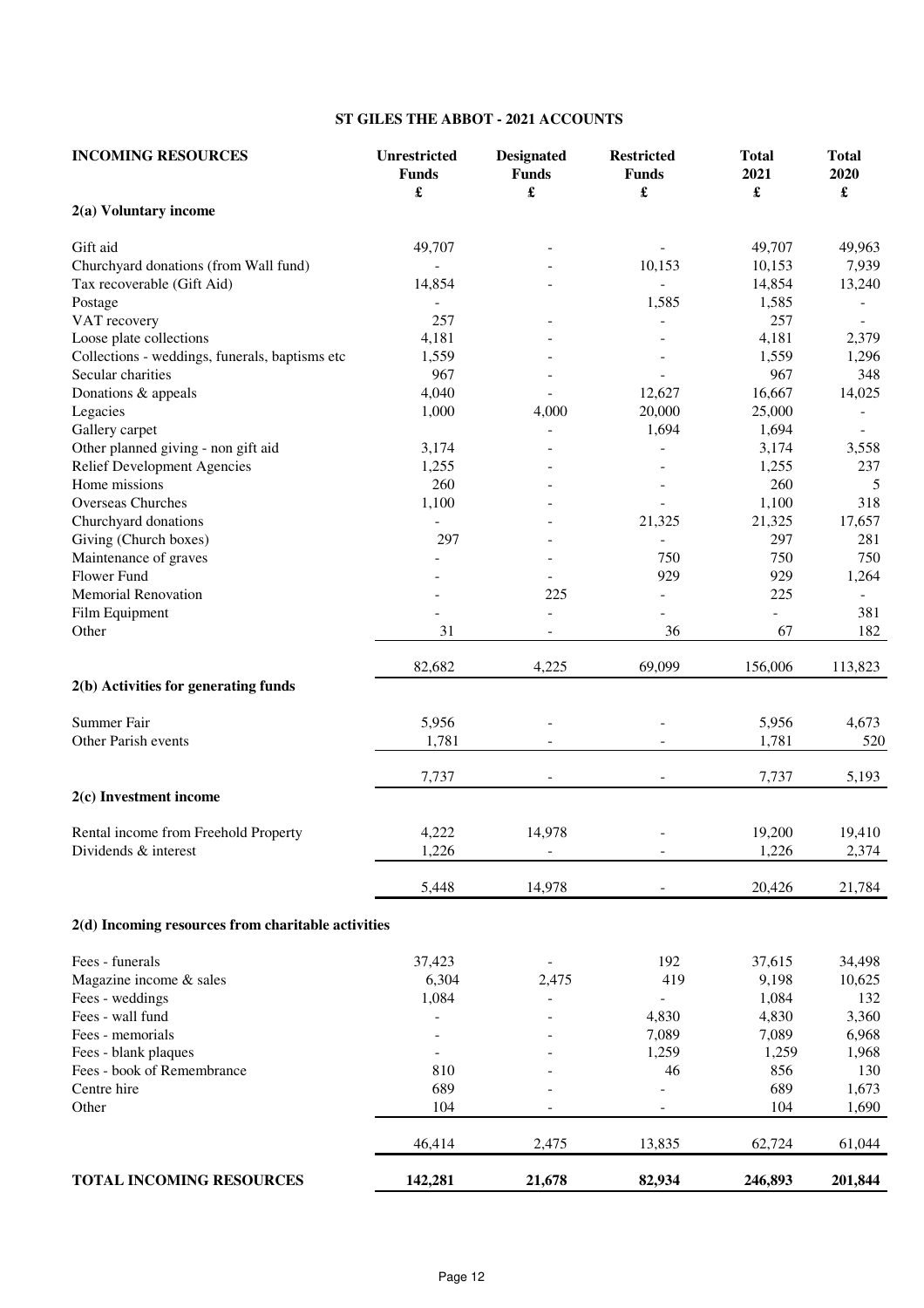### **ST GILES THE ABBOT - 2021 ACCOUNTS**

| <b>RESOURCES USED</b>                       | <b>Unrestricted</b><br><b>Funds</b><br>$\pmb{\mathfrak{L}}$ | <b>Designated</b><br><b>Funds</b><br>£ | <b>Restricted</b><br><b>Funds</b><br>£ | <b>Total</b><br>2021<br>£ | <b>Total</b><br>2020<br>£ |
|---------------------------------------------|-------------------------------------------------------------|----------------------------------------|----------------------------------------|---------------------------|---------------------------|
| 3(a) Costs of generating voluntary income   |                                                             |                                        |                                        |                           |                           |
| Fees paid to fund raisers                   |                                                             |                                        |                                        |                           |                           |
| Costs of events, fetes etc                  | 2,147                                                       |                                        |                                        | 2,147                     | 665                       |
|                                             | 2,147                                                       |                                        |                                        | 2,147                     | 665                       |
| 3(b) Charitable activities                  |                                                             |                                        |                                        |                           |                           |
| <b>Charitable giving</b>                    |                                                             |                                        |                                        |                           |                           |
| Church Overseas                             |                                                             |                                        |                                        |                           |                           |
| Giving - Missionary societies               | 1,100                                                       |                                        |                                        | 1,100                     | 318                       |
| Giving - Home missions                      | 260                                                         |                                        |                                        | 260                       | 5                         |
| Giving - Relief Development Agencies        | 1,258                                                       |                                        |                                        | 1,258                     | 237                       |
| Giving - Secular charities                  | 967                                                         | $\sim$                                 | $\overline{\phantom{a}}$               | 967                       | 348                       |
|                                             | 3,585                                                       | $\overline{\phantom{m}}$               | $\overline{\phantom{a}}$               | 3,585                     | 908                       |
| <b>Church Expenditure</b><br>Ministry:      |                                                             |                                        |                                        |                           |                           |
| Diocesan Contribution                       | 64,733                                                      |                                        |                                        | 64,733                    | 64,323                    |
| <b>Clergy Expenses</b>                      | 3,310                                                       |                                        |                                        | 3,310                     | 3,193                     |
| <b>Visiting Clergy</b>                      | 408                                                         |                                        |                                        | 408                       | 355                       |
| <b>Bell Fund</b>                            |                                                             |                                        | 22,110                                 | 22,110                    | 2,767                     |
| Rectory alarm                               | 102                                                         |                                        |                                        | 102                       | 142                       |
| New build St Giles centre                   | $\sim$                                                      |                                        |                                        | $\overline{\phantom{0}}$  | 1,542                     |
| <b>Church Running Expenses</b>              | 14,051                                                      | 1,386                                  | 2,972                                  | 18,409                    | 16,060                    |
| Church maintenance                          | 4,188                                                       | 1,010                                  | $\blacksquare$                         | 5,198                     | 216                       |
| Parish magazine expenses                    | $\overline{\phantom{a}}$                                    | 5,874                                  | 299                                    | 5,575                     | 10,852                    |
| <b>Expenses Wentworth Close</b>             | 4,222                                                       | 783                                    |                                        | 5,005                     | 4,616                     |
| Churchyard maintenance                      |                                                             | 717                                    | 15,671                                 | 16,388                    | 19,345                    |
| Sunday school & Lollipop                    | 212                                                         |                                        |                                        | 212                       | 314                       |
| St Giles centre costs                       | 4,426                                                       |                                        |                                        | 4,426                     | 4,146                     |
| Card reader                                 | 212                                                         |                                        |                                        | 212                       |                           |
| Salaries and wages                          | 3,481                                                       |                                        |                                        | 3,481                     | 4,928                     |
| Cushions                                    | $\overline{\phantom{a}}$                                    |                                        | 1,682                                  | 1,682                     | $\overline{\phantom{a}}$  |
| Other Costs                                 | 286                                                         |                                        | $\overline{a}$                         | 286                       | 316                       |
|                                             | 99,631                                                      | 9,770                                  | 42,136                                 | 151,537                   | 133,115                   |
|                                             |                                                             |                                        |                                        |                           |                           |
| <b>Church Management and Administration</b> |                                                             |                                        |                                        |                           |                           |
| Parish secretary                            | 17,853                                                      |                                        |                                        | 17,853                    | 17,808                    |
| Parish office - stationery, post, telephone | 2,933                                                       |                                        |                                        | 2,933                     | 4,464                     |
| Computers, website, administration          | 2,058                                                       |                                        |                                        | 2,058                     | 733                       |
| Parish office - photocopier                 | 1,884                                                       |                                        |                                        | 1,884                     | 1,992                     |
|                                             | 24,728                                                      |                                        |                                        | 24,728                    | 24,997                    |
| <b>Total Charitable Activities</b>          | 127,944                                                     | 9,770                                  | 42,136                                 | 179,850                   | 159,020                   |
| <b>TOTAL RESOURCES USED</b>                 | 130,091                                                     | 9,770                                  | 42,136                                 | 181,997                   | 159,685                   |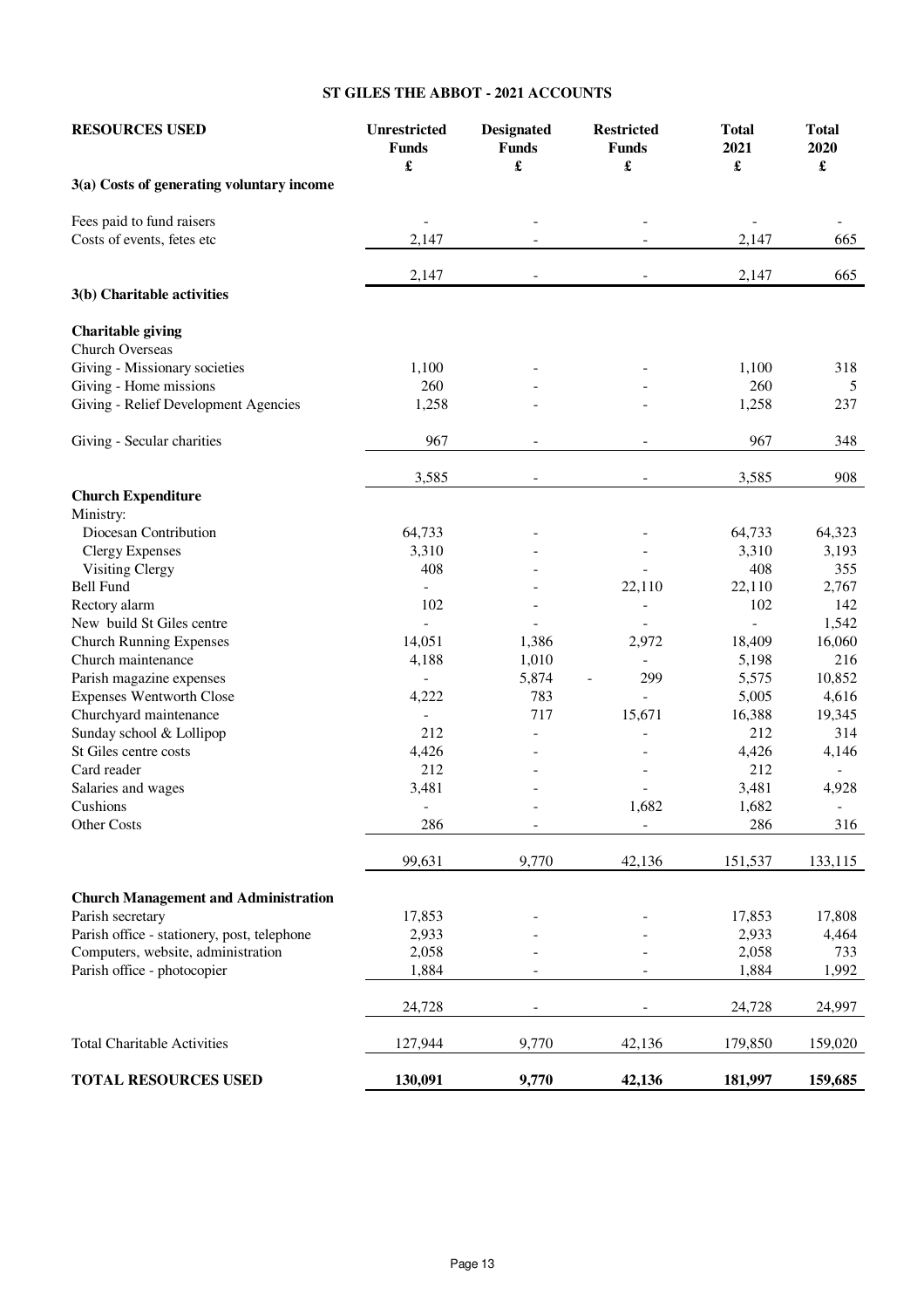## PARISH OF FARNBOROUGH KENT ST NICHOLAS STATEMENT OF FINANCIAL ACTIVITIES FOR THE YEAR ENDED 31 DECEMBER 2021

|                                                        | <b>Note</b>    | <b>Unrestricted</b> | <b>Building</b> | <b>Restricted</b> | <b>TOTAL FUNDS</b> |           |
|--------------------------------------------------------|----------------|---------------------|-----------------|-------------------|--------------------|-----------|
|                                                        |                | General             | <b>Reserves</b> | <b>Funds</b>      | 2021               | 2020      |
|                                                        |                | £                   | £               | £                 | £                  | £         |
| <b>INCOMING RESOURCES</b>                              | 1a             |                     |                 |                   |                    |           |
| Incoming resources from donors                         | 2a             | 60,245              |                 |                   | 60,245             | 47,522    |
| Other voluntary incoming resources                     | 2 <sub>b</sub> |                     |                 | 152               | 152                | 187       |
| Activities for generating funds                        | 2c             | 37,680              |                 |                   | 37,680             | 26,497    |
| Income from Investment                                 | 2d             | 75                  |                 |                   | 75                 | 289       |
| Incoming resources from                                |                |                     |                 |                   |                    |           |
| charitable activities                                  | 2e             | 166                 |                 |                   | 166                | 179       |
| Other ordinary incoming resources                      | 2f             | 2,427               |                 |                   | 2,427              | 153       |
| <b>TOTAL INCOMING RESOURCES</b>                        |                | 100,593             |                 | 152               | 100,745            | 74,827    |
| <b>RESOURCES EXPENDED</b>                              |                |                     |                 |                   |                    |           |
| Grants                                                 | 3a             | 5,223               |                 | 152               | 5,375              | 3,850     |
| Directly relating to the work of the                   | 3 <sub>b</sub> |                     |                 |                   |                    |           |
| church                                                 |                | 72,446              |                 | 2,582             | 75,028             | 80,824    |
| Costs of generating funds                              | 3c             | 2,331               |                 |                   | 2,331              | 1,101     |
| Church management and administration                   | 3d             | 12,577              |                 |                   | 12,577             | 11,977    |
| <b>TOTAL RESOURCES EXPENDED</b>                        |                | 92,577              |                 | 2,734             | 95,311             | 97,752    |
| <b>NET MOVEMENT IN FUNDS</b>                           |                | 8,016               |                 | (2,582)           | 5,434              | $-22,925$ |
| Gains on fixed assets                                  |                |                     |                 |                   |                    |           |
| <b>BALANCES BROUGHT FORWARD</b>                        |                |                     |                 |                   |                    |           |
| AT 1 JANUARY 2021                                      |                | 70,419              | 1,404,494       | 2,582             | 1,477,495          | 1,500,420 |
| <b>BALANCES CARRIED FORWARD</b><br>AT 31 DECEMBER 2021 |                |                     |                 |                   |                    |           |
|                                                        |                | 78,435              | 1,404,494       | 0                 | 1,482,929          | 1,477,495 |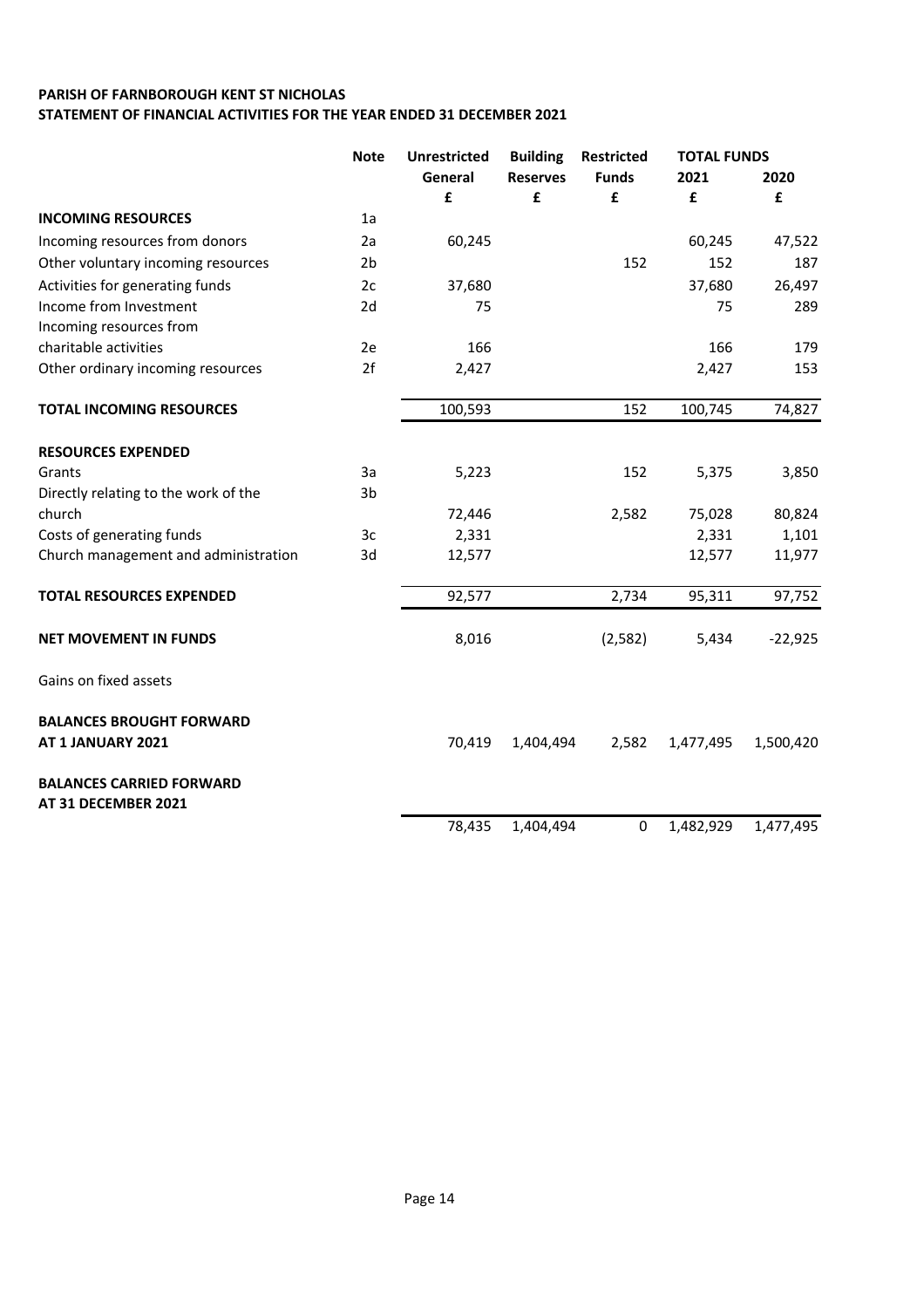## PARISH OF FARNBOROUGH KENT ST NICHOLAS BALANCE SHEET AS AT 31 DECEMBER 2021

|                                                 | <b>Note</b>    | 2021      | 2020      |
|-------------------------------------------------|----------------|-----------|-----------|
|                                                 |                | £         | £         |
| <b>FIXED ASSETS</b>                             |                |           |           |
| Tangible Fixed Assets Church Hall               | 1 <sub>c</sub> | 1,166,494 | 1,166,494 |
| Tangible Fixed Assets Church House              | 1 <sub>c</sub> | 238,000   | 238,000   |
|                                                 |                | 1,404,494 | 1,404,494 |
| <b>CURRENT ASSETS</b>                           |                |           |           |
| Debtors                                         | 1 <sub>d</sub> | 767       | 1,637     |
| Short term deposits repair funds                |                | 33,892    | 33,164    |
| Deposit with the Diocese                        |                | 1,227     | 1,224     |
| <b>CCLA</b>                                     |                | 20,746    | 20,735    |
| Cash at bank and in hand                        |                | 22,503    | 16,941    |
|                                                 |                | 79,135    | 73,701    |
| <b>LIABILITIES</b>                              |                |           |           |
| Creditors - amounts falling due within one year | 1e             | 700       | 700       |
| <b>NET CURRENT ASSETS</b>                       |                | 78,435    | 73,001    |
|                                                 |                |           |           |
| <b>TOTAL NET ASSETS</b>                         |                | 1,482,929 | 1,477,495 |
| <b>FUNDS</b>                                    |                |           |           |
| Unrestricted                                    |                | 78,435    | 70,419    |
| Restricted                                      |                |           | 2,582     |
| <b>Property Reserves</b>                        |                | 1,404,494 | 1,404,494 |
|                                                 |                | 1,482,929 | 1,477,495 |

The notes on pages 16-18 form part of these Financial Statements.

The Financial Statements have been prepared in accordance with the Financial Reporting Standards for Smaller Entities.

## Approved by the Parochial Church Council on 21st March 2022

and signed on its behalf by:

Churchwarden Hon Treasurer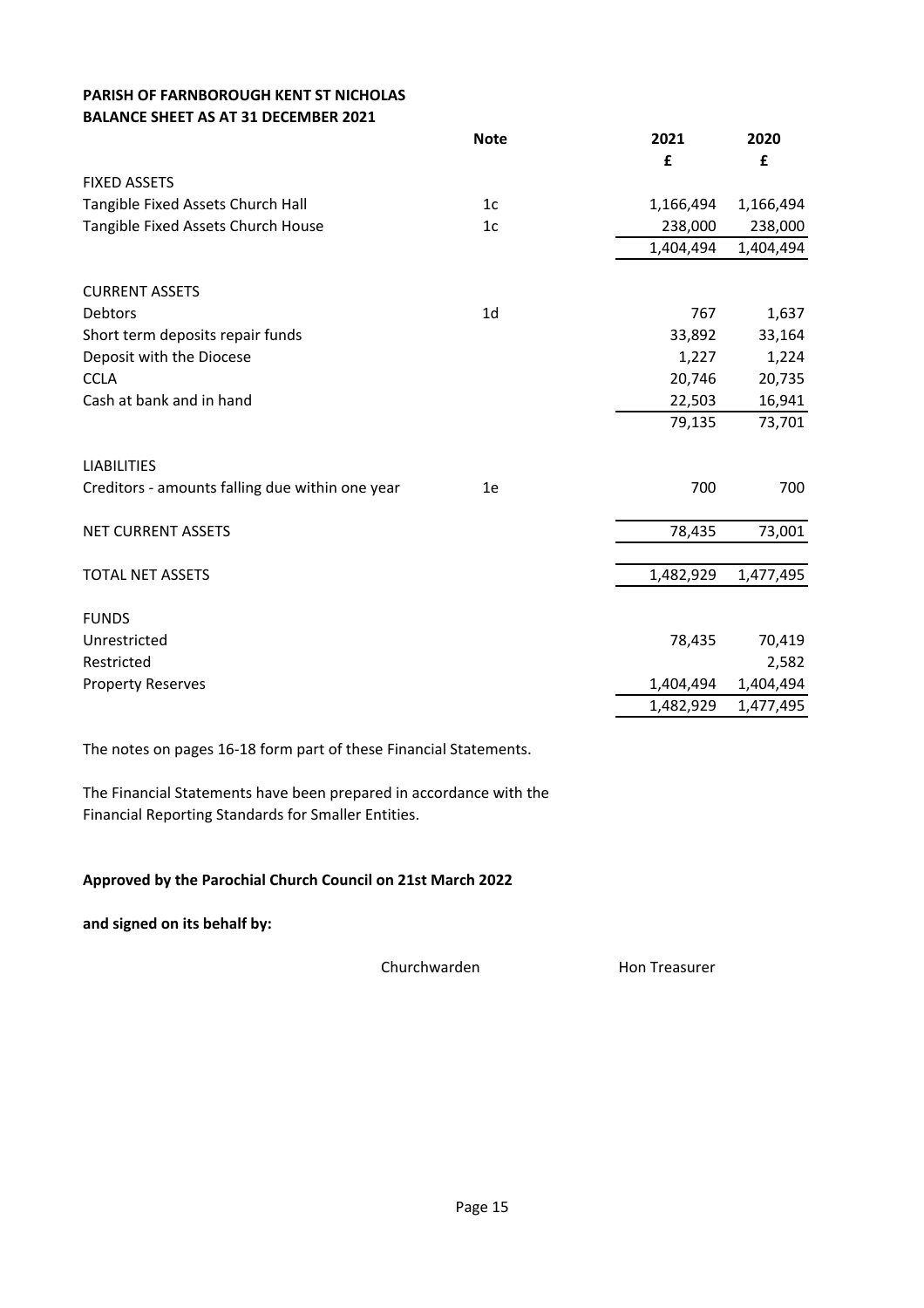#### PARISH OF FARNBOROUGH KENT ST NICHOLAS NOTES TO THE FINANCIAL STATEMENTS FOR THE YEAR ENDED 31 DECEMBER 2021

### 1a FUNDS

The income in the Restricted Funds of £152 is the money collected for the Children's Society at the Christingle Service.

### 1b TAX EFFICIENT GIVING

 The total gift aid tax due for the year amounts to £10028 - £9106 Gift Aid and £922 under the Gift Aid Small Donations Scheme introduced from 6 April 2013. £9345 has already been received in respect of the first eleven months of the year, January - November. The balance of £683 for December is a debtor in the accounts at 31 December 2021 and was received in January 2022.

### 1c FIXED ASSETS

The valuations of the Church Hall and Church House shown in the Balance Sheet are the latest valuations that are available. The valuation of £1166494 for the Church Hall is the sum insured as at renewal in December 2015. Since then the policy has been on a different basis with losses covered up to a specified sum. The valuation of £238000 for Church House is the figure included in the quinquennial report, dated March 2017, as being the sum necessary to reinstate the house in the event of total loss. These figures will not be changed in future as it is understood that any new figures would have to be supported by a professional valuation and it is not considered to be of any benefit to incur this additional expenditure on a regular basis.

### 1d DEBTORS (UNRESTRICTED FUNDS)

|                                                                                                | 2021 | 2020  |
|------------------------------------------------------------------------------------------------|------|-------|
|                                                                                                | f    | f     |
|                                                                                                | 767  | 1.637 |
| The debtors at 31 December 2021 of £767 comprise the Gift Aid Tax of £683 in respect of        |      |       |
| December 2021 and Church Hall lettings of £84 in respect of December 2021 lettings not paid at |      |       |
| 31 December 2021. The money in respect of all the debtors has been received in full in         |      |       |
| January 2022.                                                                                  |      |       |
|                                                                                                |      |       |

### 1e LIABILITIES

|                                                                                                 | 700 | 700 |
|-------------------------------------------------------------------------------------------------|-----|-----|
| The creditors comprise £500 to the Diocese as an additional payment over and above the agreed   |     |     |
| Pledged Offer as the accounts were showing a small suplus for the year, £100 advance payment    |     |     |
| for a children's party and a payment of £100 to visiting clergy for services taken in December. |     |     |

### 1f STAFF COSTS

|                                                                                 | 2021 | 2020          |
|---------------------------------------------------------------------------------|------|---------------|
| <b>Staff Costs</b>                                                              |      |               |
|                                                                                 |      | 12.572 12.572 |
| The staff costs of £12572 comprise the salaries of the Church Administrator and |      |               |
| the Children and Family Worker.                                                 |      |               |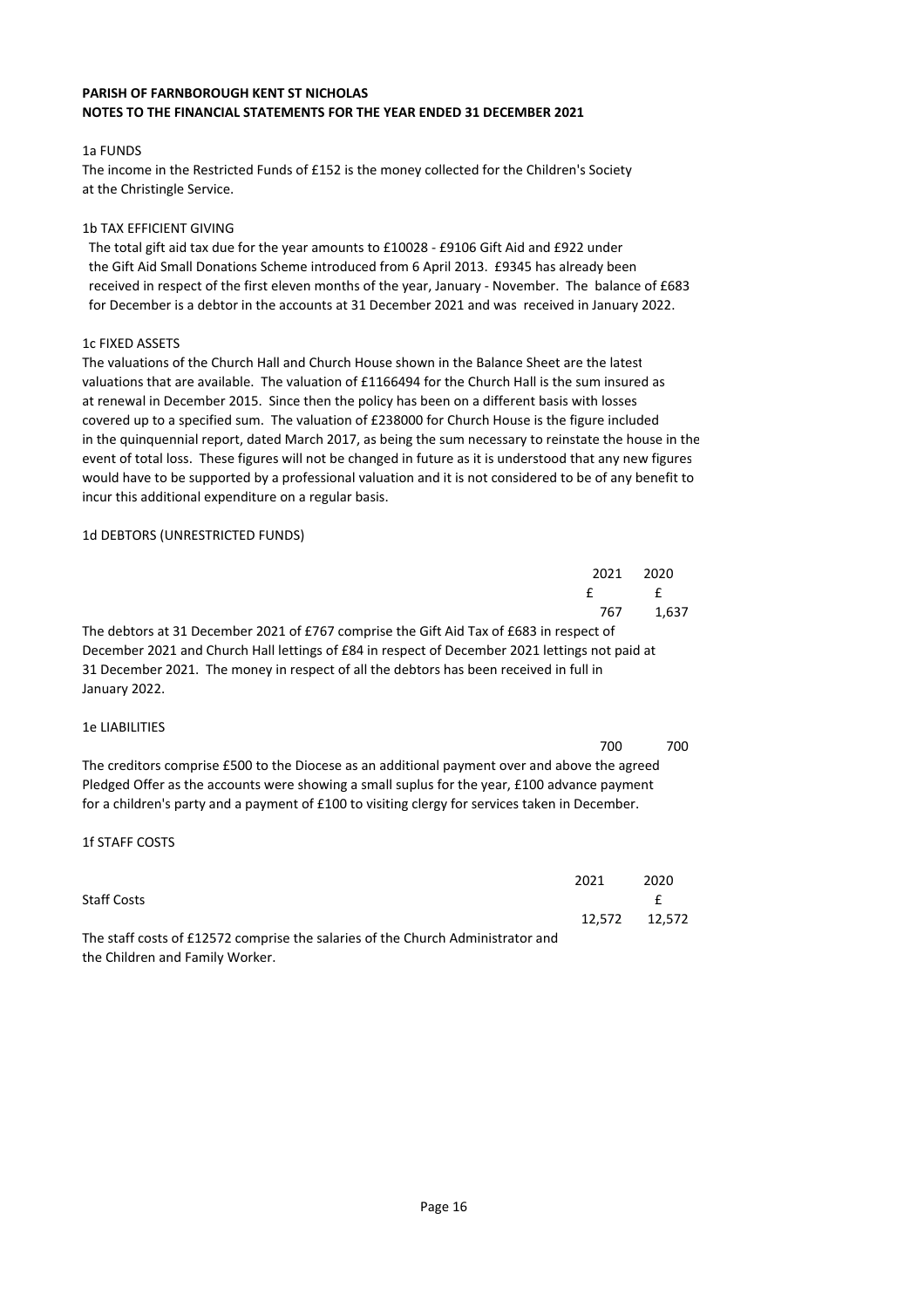# PARISH OF FARNBOROUGH KENT ST NICHOLAS NOTES TO THE FINANCIAL STATEMENTS FOR THE YEAR ENDED 31 DECEMBER 2021 CONTINUED

## 2 INCOME RESOURCES

|                                                  | <b>Unrestricted</b> | <b>Restricted</b> | <b>TOTAL FUNDS</b> |        |
|--------------------------------------------------|---------------------|-------------------|--------------------|--------|
|                                                  | General             | <b>Funds</b>      | 2021               | 2020   |
|                                                  | £                   | £                 | £                  | £      |
| 2a Incoming resources from donors                |                     |                   |                    |        |
| Planned Giving:-                                 |                     |                   |                    |        |
| Gift Aid                                         | 31,824              |                   | 31,824             | 31,664 |
| Income tax recoverable on Gift Aid               | 9,106               |                   | 9,106              | 8,222  |
| Other planned giving                             | 3,014               |                   | 3,014              | 3,544  |
| Donations, collections and offerings             | 8,208               |                   | 8,208              | 3,433  |
| <b>Gift Aid Small Donations Scheme</b>           | 922                 |                   | 922                | 441    |
| Legacies                                         | 7,000               |                   | 7,000              |        |
| Messy Church & Light & Bright Party              | 171                 |                   | 171                | 113    |
| Alpha & Youth Alpha                              |                     |                   |                    | 105    |
|                                                  | 60,245              |                   | 60,245             | 47,522 |
| 2b Other voluntary incoming resources            |                     |                   |                    |        |
| The Children's Society                           |                     | 152               | 152                | 187    |
|                                                  |                     | 152               | 152                | 187    |
| 2c Activities for generating funds               |                     |                   |                    |        |
| <b>Hall lettings</b>                             | 34,967              |                   | 34,967             | 25,227 |
| Lunch Club                                       |                     |                   |                    | 433    |
| Parent and Toddler Group                         | 1,164               |                   | 1,164              | 837    |
| Autumn Fair/Christmas Raffle                     | 1,049               |                   | 1,049              |        |
| <b>Holiday Club</b>                              | 215                 |                   | 215                |        |
| <b>Community Larder</b>                          | 285                 |                   | 285                |        |
|                                                  | 37,680              |                   | 37,680             | 26,497 |
| 2d Income from investment                        |                     |                   |                    |        |
| Diocesan deposit interest                        | 63                  |                   | 63                 | 104    |
| <b>CCLA</b>                                      | 11                  |                   | 11                 | 88     |
| <b>Bank interest</b>                             | 1                   |                   | 1                  | 97     |
|                                                  | 75                  |                   | 75                 | 289    |
| 2e Incoming resources from charitable activities |                     |                   |                    |        |
| Fees - Funerals                                  | 166                 |                   | 166                | 179    |
|                                                  | 166                 |                   | 166                | 179    |
| 2f Other ordinary incoming resources             |                     |                   |                    |        |
| <b>Insurance Claims</b>                          | 2,355               |                   | 2,355              |        |
| <b>Easyfundraising Commission</b>                | 72                  |                   | 72                 | 153    |
|                                                  | 2,427               |                   | 2,427              | 153    |
| <b>TOTAL INCOMING RESOURCES</b>                  | 100,593             | 152               | 100,745            | 74,827 |
|                                                  |                     |                   |                    |        |